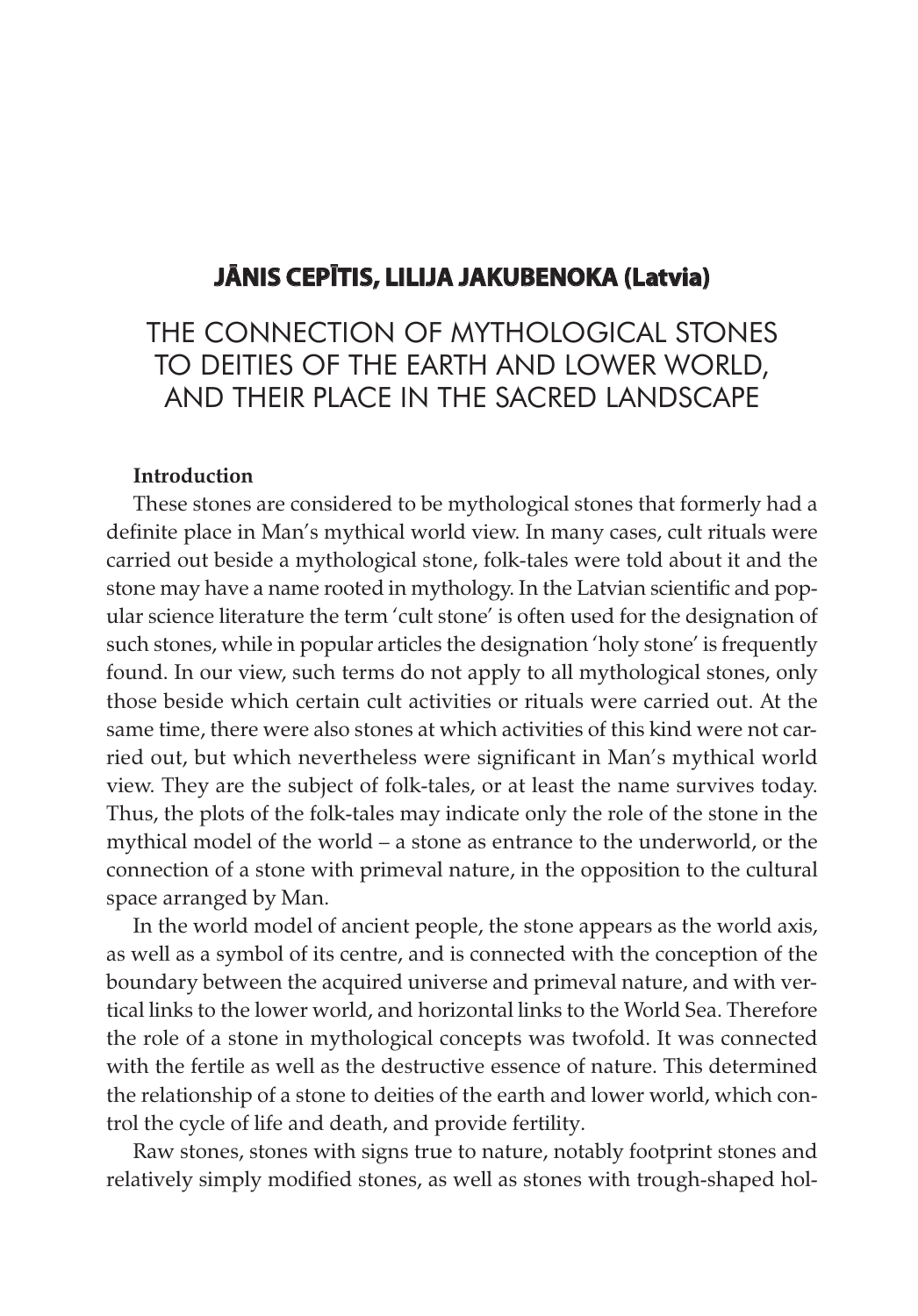lows, are more commonly represented in folk-tales, since a raw stone possesses important symbolic meaning as a natural element.

The beginning of the mythical world view refers to the time when the transition to a production economy took place, when cattle-breeding was the main branch of the economy for many tribes. At this time the common theme of Indo-European myth also developed about the celestial deity and its earthly and lower-world enemy, connected with stone, water, stock, money and the shades (Mitoloģijas enciklopēdija, 1994, 47). In the frame of this world vision, folk-tales also developed in connection with stones, reflecting the ancient mythological ideas. At the same time it should be understood that the mythical world vision has never been something completed and constant. Proceeding from the traditional world vision, continual collective creation took place, whereby a particular stone may be mentioned in folk-tales from the not-sodistant past.

The aim of this contribution is to show the link, characteristic of all the Indo-Europeans, between the earth or lower world and stones, based on Latvian folklore material and particular stones in the Latvian mythical landscape. A further aim is to substantiate that the celestial deities are connected with stones in the frame of Indo-European myth, where there is antagonism between celestial deities and those of the earth and lower-world, and to examine syncretic interpretation of myth, where the pagan and mythical Christian layers have mixed.

It should be recognized that in international research circles it has been generally accepted that the material of the Balts, first and foremost the Latvian material, most clearly reveals the relationship between stones and the Devil, and that the heathen layer of folk-tales is best-preserved in Latvia (Курбатов, 2000, 174). This is so, in spite of the fact that the material of our neighbours, the Lithuanians and Belarusians, includes a range and variety of folk-tales and beings relating to the earth and lower world. Because of the publications of archaeologist J. Urtāns from Latvia, this is the main motif of the folk-tales that is internationally recognized: the Devil carries stones and leaves marks on stones (Уртанс, 1986). However, the Latvians also have a considerable variety of folk-tales devoted to earth and lower world deities and other beings, revealing their various characteristics and functions.

Many researchers in Eastern Europe have attempted to develop classifications of mythological stones (Urtāns, 1990; Дучиц, Винокуров, Карабанов, 2006) and the associated folk-tales (Виноградов, Громов, 2006), and the opinion is also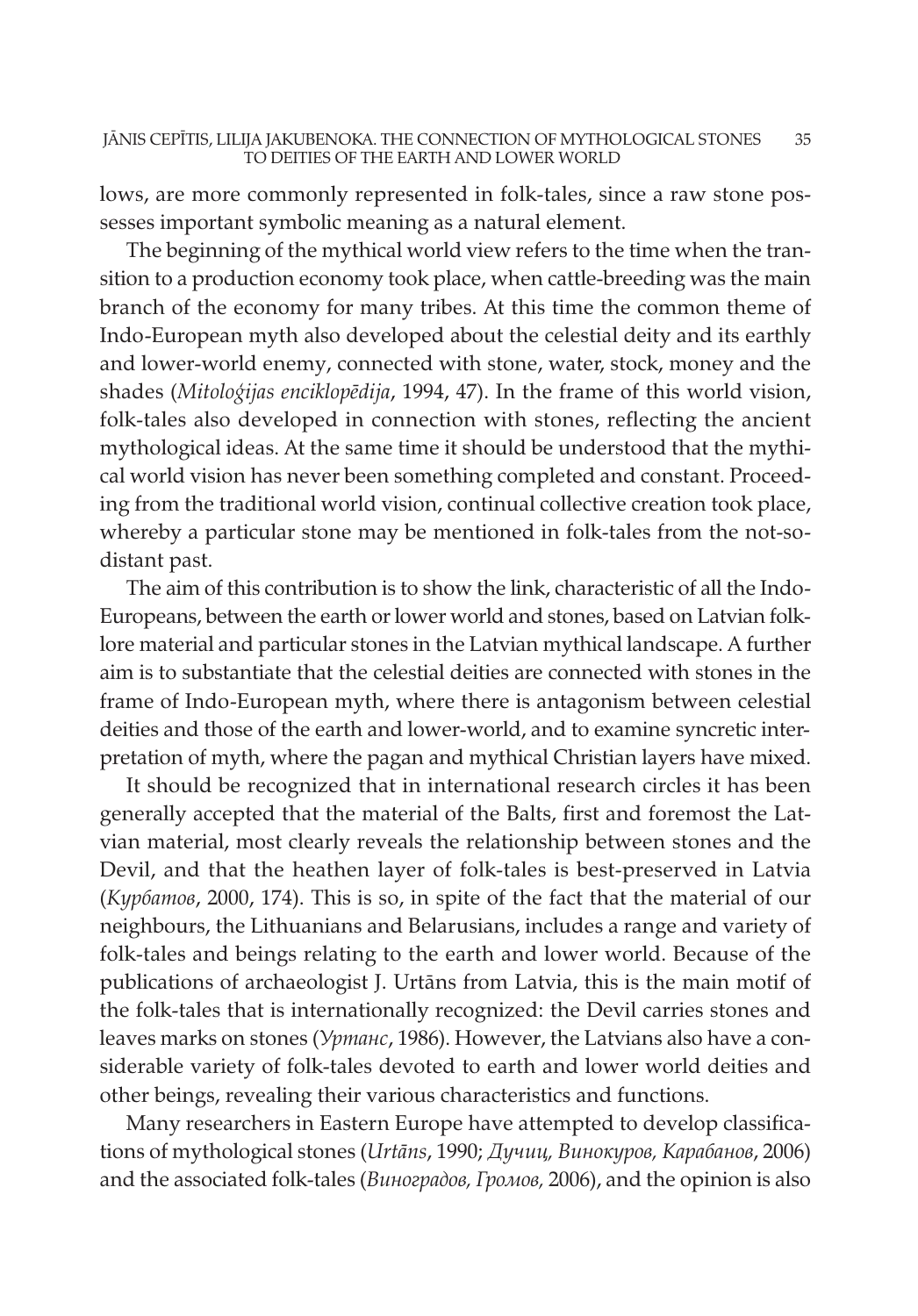represented that an unambiguous system is not possible (Vaitkevičius, 2003, 70–71). We agree with the opinion that the outward features of stones, as well as the range of folk-tales connected with them are so varied that it is better not to develop an unequivocal classification of mythological stones. We do not claim to build our version of such a classification, but to show the range and variety of folk-tales connected with stones, and with the deities of the earth and lower world.

This article has been prepared on the basis of studies of local history, also using material kept in the Archive of Latvian Folklore of the Institute of Literature, Folklore and Art, University of Latvia (Latviešu folkloras krātuve – LFK) and at the Monument Documentation Centre of the State Inspection for Heritage Protection of the Republic of Latvia (Pieminekļu dokumentācijas centrs – PDC).

## God and the Devil

In the folk-tales which consider the birth of stones, generally both God and the Devil appear. On the other hand, the Devil dominates in those folk-tales that refer to specific stones in nature. Only in certain unusual folk-tales is the origin of a stone related to God's action. For example, a sizable stone lying in the meadows of Slates Rītupe was thrown by God, because he became furious with the people of Slate. He hurled it at the shepherds of Geidāni (LFK, 2011, 8953).

A peculiar folk-tale, probably relating to the mythical aspect of salt, describes how women raking hay left a grain of salt in the meadows of Brizule Estate. God, in the form of an old man, picked it up and left a footprint on the stone (LFK, 1690, 1154). Another folk-tale describes how God, in the form of an old man, asks the rich and poor farmers for lodging. It was the poor farmer who granted his wish, and God rewarded him, and he left two big footprints in the stone at the waterside where he had stood (LFK, 1573, 3232).

There are a few folk-tales with a Christian interpretation, describing how footprints were left by God or a certain angel when they came down from heaven or ascended to heaven, as well as folk-tales telling that the footprints were impressed by the foot or hand of St George or the Saviour.

## The motif of the battle between Thunder and the Devil, waters dammed and released

Thunder is the celestial deity most frequently connected with stones. He is the enemy of beings of the earth and lower world. Sometimes a hunter ap-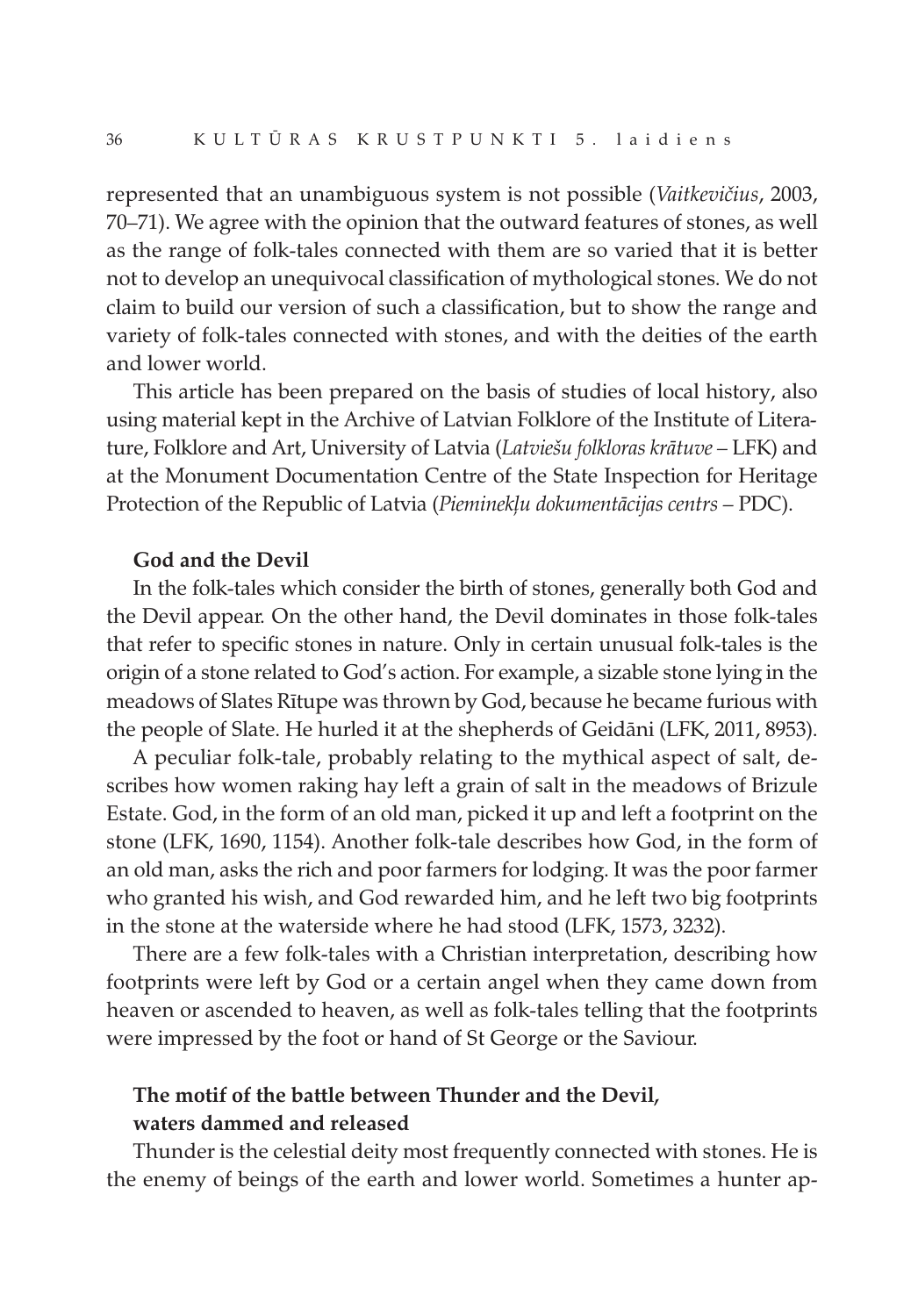#### JĀNIS CEPĪTIS, LILIJA JAKUBENOKA. THE CONNECTION OF MYTHOLOGICAL STONES 37 TO DEITIES OF THE EARTH AND LOWER WORLD

pears in the folk-tales as the helpmate of Thunder (in the manner of a mythical culture hero). He kills the Devil, shooting him with a silver ball, or using silver money or a wedding-ring, discovered during a thunderstorm on the stone, in the water or on the bank of a watercourse; he may sit, frolic or sometimes even taunt Thunder. Thunder needs the help of a boatman in order to reach the Devil, who is sitting on an island combing his hair. Thunder pursues the Devil and footprint stones come about where the Devil, fleeing, steps on a stone. Stones with hollows also appeared, where Thunder struck, leaving a hollow in the stone. Thunder can split the Devil's stone. Some Devil's stones are particularly targeted by Thunder. In one case he strikes the stone 99 times (LFK, 1667, 707), while in another case he throws down bolts of lightning around the stone (LFK, 891, 5722). The Devil, pursued by Thunder, appears as a snake in a folk-tale from Rencēni Parish (LFK, 891, 4676). An oak and a stone also appear in this folk-tale. This is a typical version of the basic Indo-European myth about Thunder and its enemy from earth and the lower world in the image of a snake associated with a stone and the roots of the World Tree.

A monkey sits on an island in the River Aiviekste, Thunder strikes it and cleaves the stone in two (LFK, 562, 1829). A certain devil living in Mārki Bog cannot meet his brother, because Thunder harries him during the daytime and wolves by night. Once, Thunder watches this devil when he sits on a stone at the margin of the swamp and strikes him so sorely that stinking liquid remains on the stone (LFK, 142, 742). Thunder split the Žākļi Stone in Vireši Parish because people worshipped earth deities on this stone (LFK, 910, 4). Some elongated stones are called 'coffins of the Devil', because devils killed by Thunder lie below (see: Laime, 2008).

Thunder prevents the Devil from sleeping. The Devil stole a little boy and kept him captive for years. The Devil once retired at a big stone on the bank of Lake Burtnieki. He ordered to the boy to wake him if Thunder approached. The boy disobeyed and Thunder struck the Devil along with the stone, casting it into the lake (LFK, 585, 481).

A folk-tale about a stone where a certain Ludvigs lent money and collected debts has been recorded in Bērzgale Parish. Once when somebody repaid a debt Ludvigs was killed by Thunder. There is a mark of a horseshoe with six nails on this stone (LFK, 740, 23809).

In certain cases there is a relationship between Thunder and a stone not involving the Devil. Thus, Mellači Stone was situated at the boundary between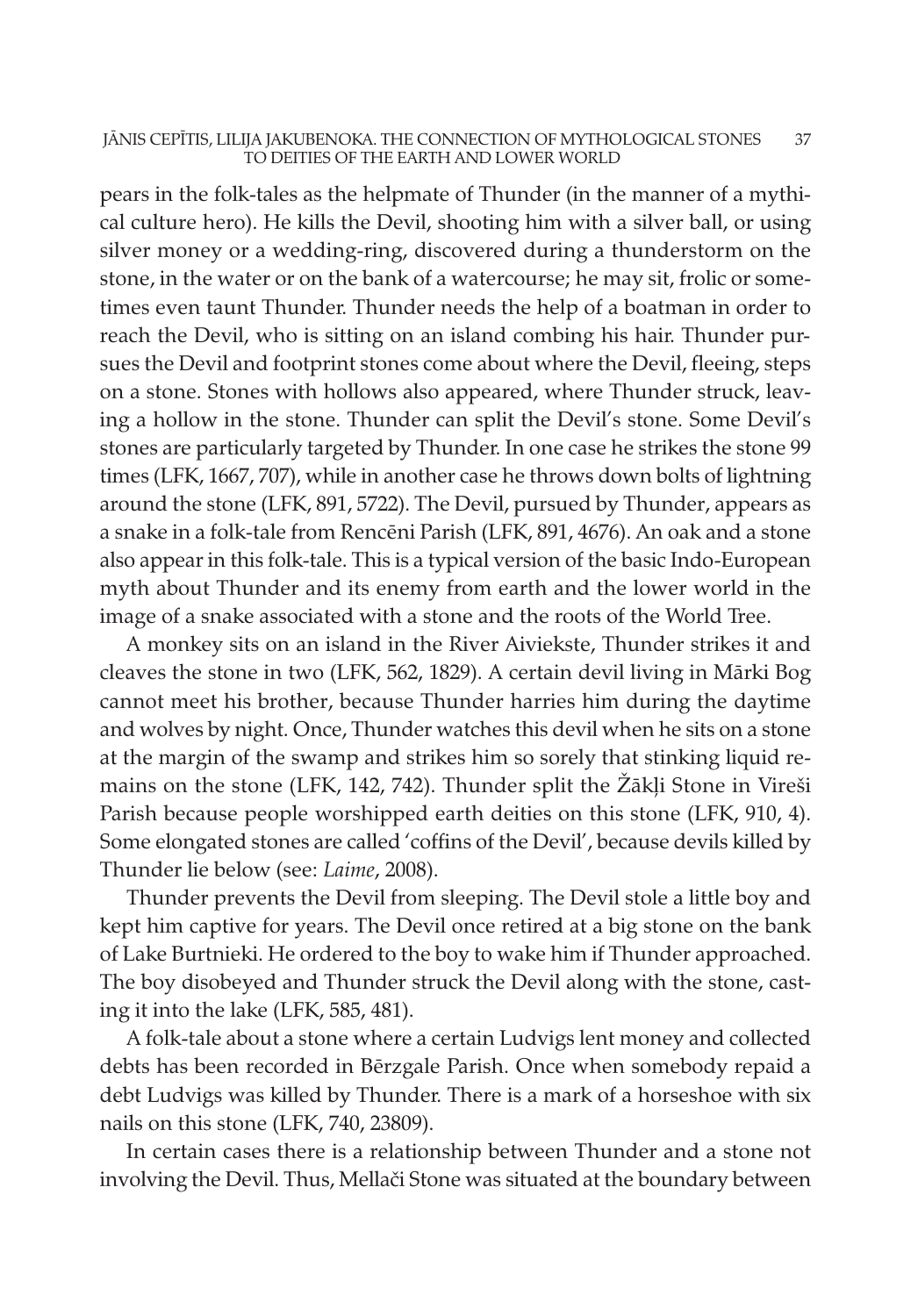the lands of two neighbours, who were arguing over ownership of the stone. Thunder split this stone and the neighbours' argument was resolved.

It must be concluded that Thunder appears at stones mainly in connection with battles, and even if a stone is called Thunder's Stone, we cannot regard it as a holy place dedicated to Thunder.

Let us remember that in myth one of the causes of such a battle is water, the productive potency of which cannot be expressed while it is in the Devil's hands. Only when Thunder strikes rock (a parallel for stones) is it possible to express the fertile nature of water. Perhaps it is in connection with this myth that in the Latvian folk-tales the Devil annoys Thunder precisely during a period of rain or in a thunderstorm, and the stones very often lie in a water body or in its immediate vicinity.

In Belarus there is a widespread theme of folk-tales about a witch or Gipsy bewitching and cursing rivers, which dry up and cease to flow. In some cases there is a stone beside such a bewitched river, which starts to flow again if it is rolled away (Зайковский, 2006). It is possible that in the folk-tales an ordinary man devoted with certain supernatural abilities replaces the ancient chthonic being in charge of the waters of the earth. In connection with the mythical landscape, the motif does not appear in clear form, but certain parallels may be observed.

In former days there was a pool in Ruskulova Bog where Laima or Māra lost a key or a comb. This was the reason why the pool was bewitched and began to overgrow. At the place where the key or comb was lost the feminine deity created a sizable stone, which is now in the middle of the bog (LFK, 679, 2165; LFK 1341, 17022).

In Latvia some folk-tales have been written down in different places that could be connected with a stone and the motif of closing and releasing of waters, or the disappearance and reappearance of a water body. Let us mention a folk-tale from Launkalne Parish, where the protagonists are already people instead of mythical figures. The son of a Lithuanian chieftain drowned in a well. The father rolled up a giant stone (LFK, 875, 279). An interesting folktale about a stone at the River Aiviekste is connected with a fall in the water level. On the bank of the river there lived a giant who drank the water of the river, causing a vast environmental disaster. God put the giant into a hole and rolled up a stone. Once a man passing by the stone heard somebody calling out of the stone for a drink (LJ 1939).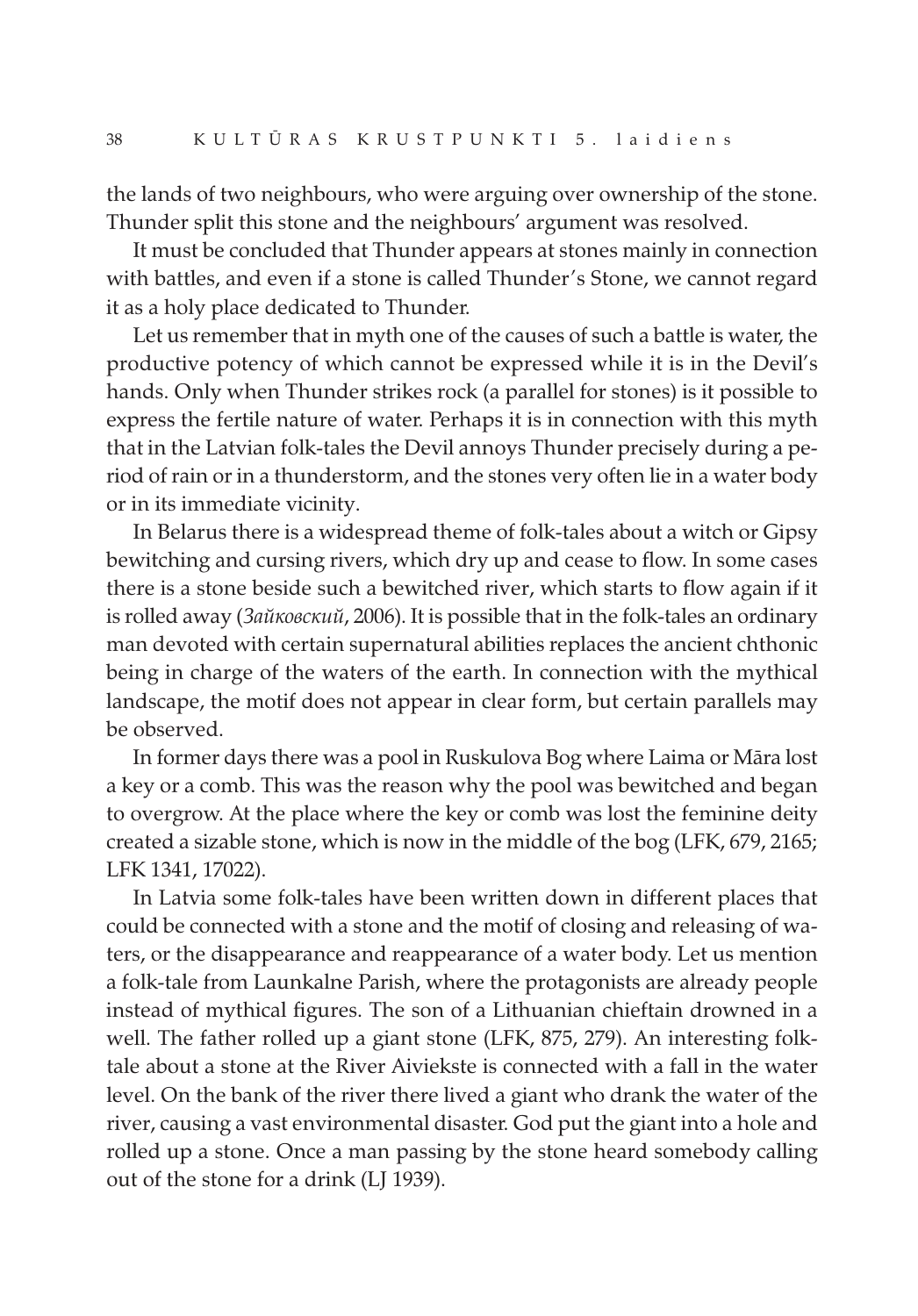#### JĀNIS CEPĪTIS, LILIJA JAKUBENOKA. THE CONNECTION OF MYTHOLOGICAL STONES 39 TO DEITIES OF THE EARTH AND LOWER WORLD

A boy, in some cases a shepherd, removes a stone and water begins to flow, giving rise to a river or lake. In some cases this occurs if someone conceals money under a stone. This is told about a stone in Cibla Parish, where two boys went digging for money. They dug until water started to flow from the bottom of the stone so quickly and with such force that the boys scarcely escaped from the water and quicksand (PDC, 54526-121).

Folk-tales telling of lakes flying through the air also involve stones. For example, Lake Rustēgs came down in a place where a shepherd sat on a stone (LFK, 1000, 78).

## Blue and white stones

The Fenno-Ugrians as well as the Indo-Europeans had very ancient myths relating to the World Sea. In this connection it is necessary to examine the symbolism of the colour blue, as well as such features of the mythical landscape as blue hills and blue stones.

In Latvia, exclusively in the south-eastern part of Latgale, we encounter stones with a designation mainly in Russian: Sinij kamen ('Blue Stone'). By analogy with such designations in Russia and Belarus, we can conclude that these are significant mythological objects. One such stone, in Kastuļina Parish, has given its name to a small village that is nowadays abandoned. Almost at the shore of Lake Duboļi is another stone – Bolshoi sinij kamen ('Big Blue Stone'). In Grāveri Parish near Lake Iteņka lies a stone with the same designation, which is also a footprint stone. It is said that the hole in the shape of a foot was left in this stone by God (Kovaļevska, 1997, 173). Zilais akmens ('Blue Stone') is a large stone near the village of Vamžečki in Andzeļi Parish. There is a very contemporary-sounding explanation for the name of such a stone in Černaja Parish. It is said that a drunkard once slept on this stone. Nevertheless, this explanation may be a contemporary interpretation of ancient motif, because the drunkard's connection with the stone derives from mythical logic.

A white stone also appears in connection with cosmic waters in Indo-European myth (Vaitkevičius, 2006, 12–13). Presumably, the rare cases where a stone in Latvian folk-tales is connected with the colour white or where it has been given the name 'White Stone' are not fortuitous. One of the biggest stones in Latvia, Skrodera Stone, lay in the River Aiviekste. It is emphasized that the stone was white and raftsmen sacrificed needles there (LFK, 929, 24170). Unfortunately we cannot establish what colour the stone was in reality, because it has already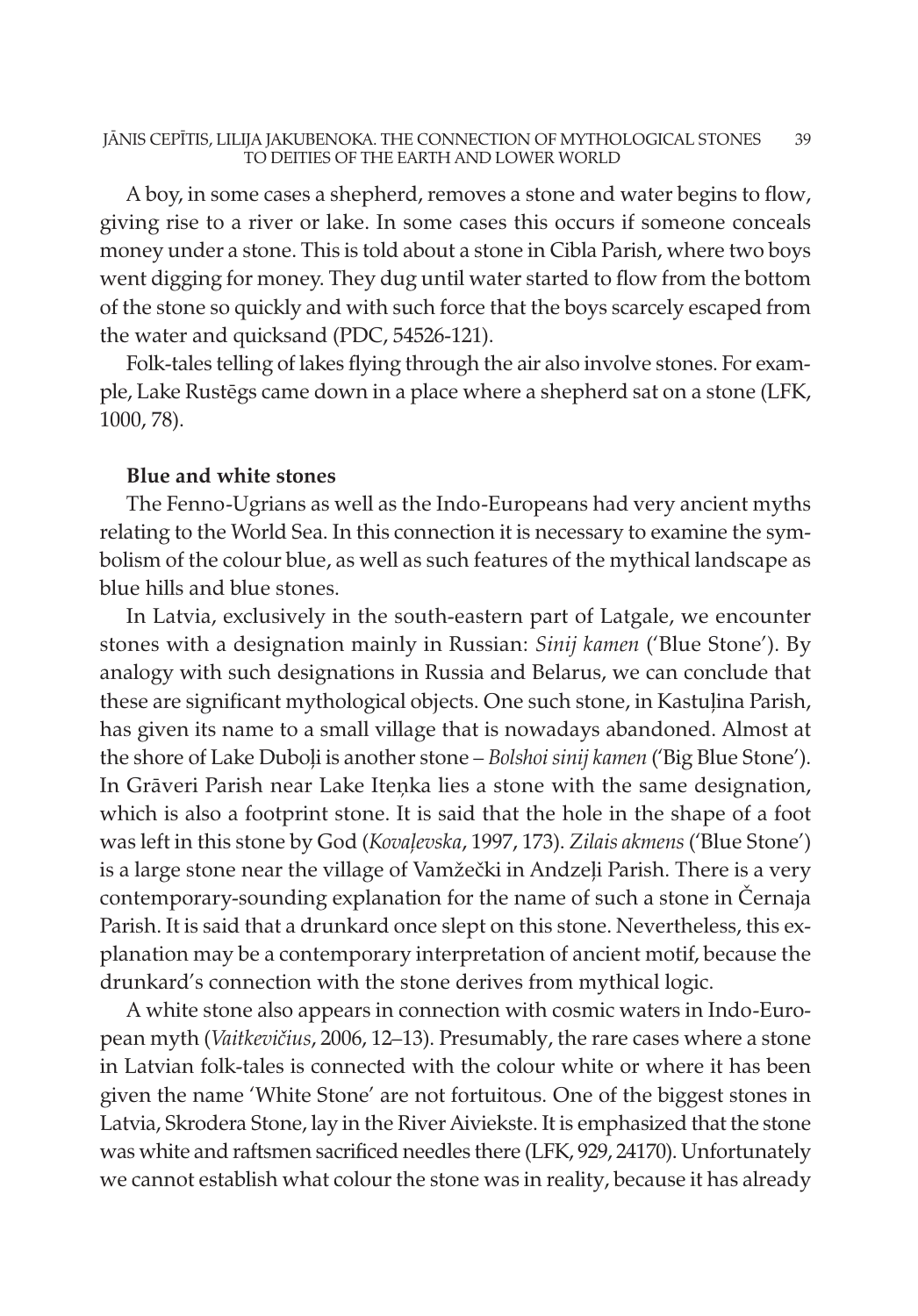been split and removed. Examples from the neighbouring countries provide evidence that a stone called 'white' is not always white in reality.

A folk-tale from Kocēni Parish describes a big white stone lying by a curative spring: when you climbed on it your feet would be cold even in a warm weather (LFK, 23, 14470). In one folk-tale recorded in Cīrava Parish a white stone is connected with the motif of obtaining old money. One poor farmer dreamt of how he would get money, and found a money pot in the corner of the garden (LFK, 1008, 6316). In Mežole Forest District, in Launkalne Parish, there is a relatively large stone called Baltais akmens ('White Stone'). On the other end of Latvia, in Nīca Parish, there is also a big great stone called Baltais akmens ('White stone').

### The connection of Devils and female chthonic beings to stones

There is a conspicuous connection between Devils or female chthonic beings and stones: they carry and throw stones, leave footprints on stones, and live under, in or at stones. It is said about many stones that Devil or witch sat, ate and slept on them. In some cases there are hollows in the stone, said to have been worn out by the mythical personages sitting there. Thus, at the bank of the River Mūsa was a stone on which a witch used to sleep. A hollow made by the witch sitting there could be seen on the stone (LFK, 1652, 4075). There is a stone on Kamenci Field in Laucese Parish, beneath which gold was kept by a witch. Every midnight she would make her supper on this stone (LFK, 848, 2821.

An un-emphasized, peculiar theme of folk-tales concerns stones on which the Devil lays down to sleep drunkards or belated travellers. Similar folk-tale themes are found in Belarus and Lithuania. Two stories about such stones have been recorded in Latgale. One such stone, in Nirza Parish, seems to have been of remarkable size, because it was said that shepherds could heal a hundred sheep on it. Someone offered a man who had lost his way a good sleep in his house. The man crawled up on the stove, but in the morning he awoke on the stone. It is additionally said about this stone that sometimes a lighthouse or barn was seen instead of it at night, where the clatter of a flail could be heard, and that drunkards always slept there (LFK, 1576, 5685). The second folk-tale on this theme has been recorded in Malta Parish. An old man lost his way, and somebody called out to him to come and warm himself. The old man took off his shoes and lay down on the stove. When the cock crowed he woke up on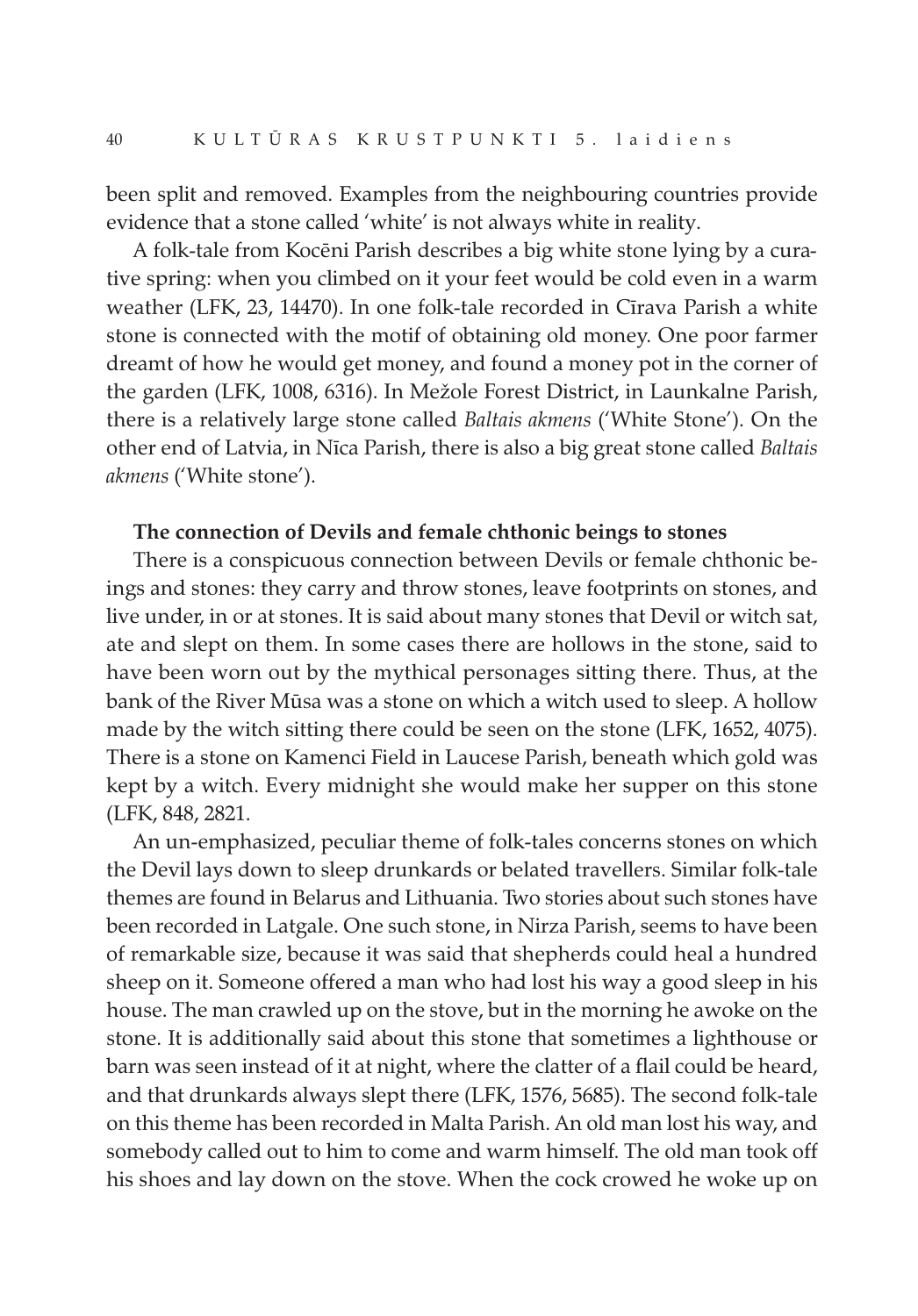the stone. Another belated walker had a similar experience. In the morning he woke up on the stone as if dazed. The bog in which this stone lay is called Velna purvs ('Devil's Bog') (LFK, 935, 38354).

In Beļava Parish a devil lived on the shore of a lake. He used to lure drunkards coming from the inn to stay with him. In the morning they were found dead on the shore of the lake. The stone on the shore of this lake, on which Thunder once stroke down the Devil, also features in this folk-tale (LFK, 142, 742). An interesting folk-tale comes from Jaunpiebalga Parish. It is described how the owner of the Zvejnieki homestead lost his way when coming from the estate. He saw a beautiful palace and went in to ask the way. Inside the palace he saw wedding guests. The bridegroom was the owner of a neighbouring farm. Seeing this, the man invoked God. At once, it all disappeared and the farmer found himself in his pasture sitting on the stone. In the morning it turned out that the neighbour had hanged himself (LFK, 17, 139, 296). The sleeping episode does not appear in this folk-tale, but the Devil's connection with suicides is significant, since the Devil as a being of the earth and a lower world deity is interested in suicides no less than in drunkards.

From Lubezere near the town of Valdemārpils comes a folk-tale about a stone in Velna kalva ('Devil's Hill') that may be included among the tales of the Devil's house and the witches' table. Men watching over horses at night had lost their way while looking for a lost horse and saw a beautiful palace. In the morning they found only a stone on which gnawed stones, bast footwear and horse dung lay. They called this stone the Witch's Table (LFK, 848, 2821). Also relating to a certain extent to the plots of the folk-tales mentioned above is a folk-tale about a big stone near the homestead of Svilumi in Renda Parish. If you climb onto the stone at midnight, then a coach will drive up with twelve horses and somebody will offer you to sit down in it. In the morning, you will find yourself in a strange place in the forest, lying naked on conifer branches (LFK, 993, 90).

Chthonic beings are also interested in games of chance. In Belarus and Lithuania a folk-tale theme is found where the Devil himself plays cards on the stone, whereas in Latvia it is people instead who play cards there. Thus, five men play cards at Bogmuiža Stone in Sece Parish, and a rouble falls into a hole that shines at night (LFK, 302, 1363). Russian princes played cards on a big stone in the bog of the former Abrene Parish. In the course of playing cards they began to fight. One suffered an injury to his head, and a red spot of blood appeared on the stone. The stone was called the 'Quarrel Stone' (LFK, 935, 32391).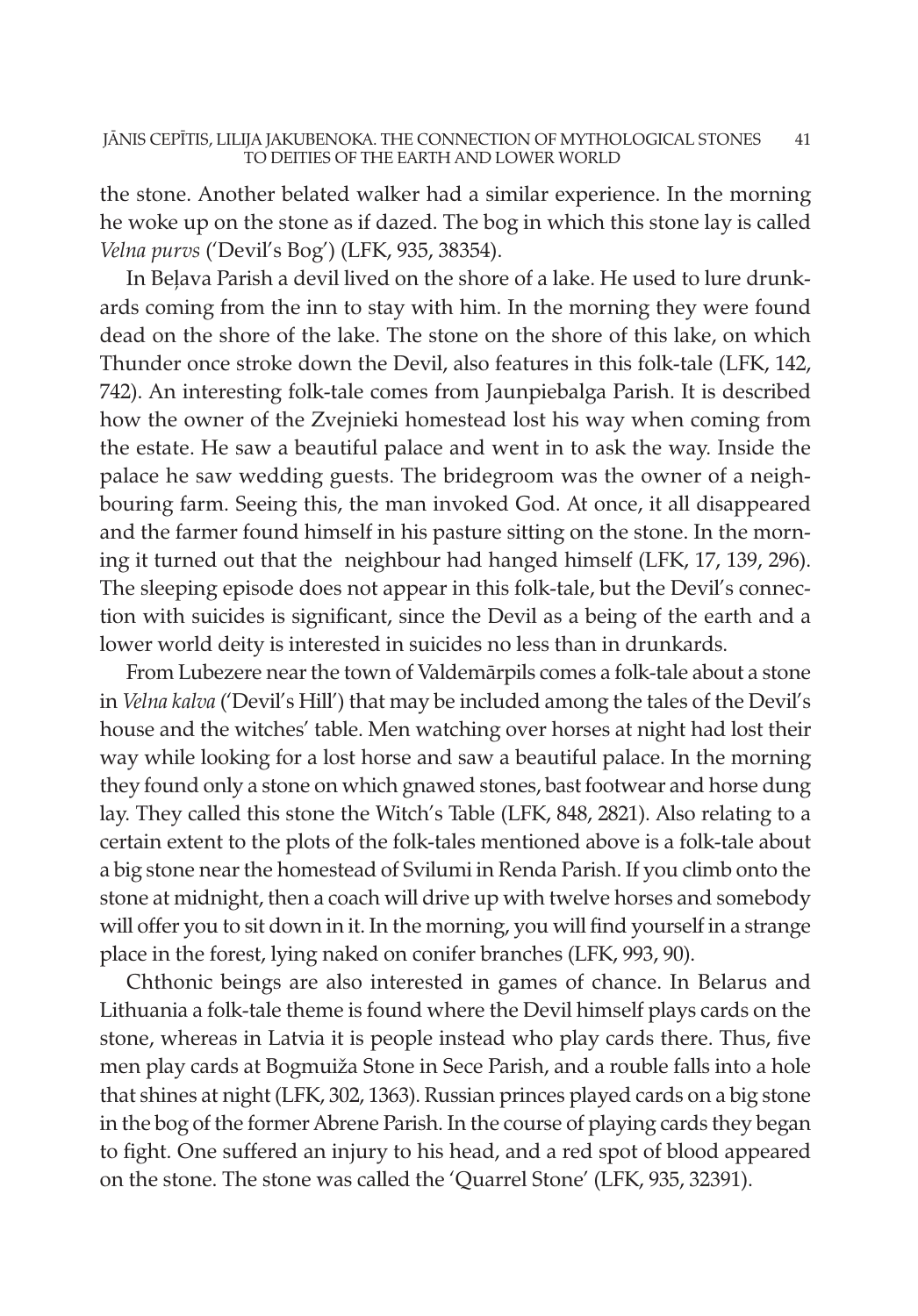The Devil as a chthonic being is also interested in music and dances, and particularly in lively, vital, quick music. Devils dance on stones, sometimes leaving their footprints on them. In Lithuania and Belarus the origin of pitmarked stones is sometimes explained in this way. In Latvia it seems that only footprint stones and devil stones can be connected with the Devil's dancing. Thus, near Kazdanga Hill-Fort a stone with footprints lies in the river where a little devil danced (LFK, 1552, 27684). In Dunalka Parish seven red devils were seen dancing on a great stone (LFK, 1707, 1276). The pagan cults, unlike the Christian ones, did not require only penance and seriousness. Dances, pleasure, laughter, and incidentally also intoxicating drinks could be a manifestation of the cult, particularly with respect to deities of the earth and lower world. Therefore it is no coincidence that in Russia as well in Belarus and Lithuania young people gathered and rejoiced at the mythological stones on holidays. Collecting information about stones with cultural-historical significance in Latgale, we found Danču akmens ('Dance Stone') at Pakašova in Šķilbēni Parish and a stone near the village of Kaipi in Čornaja Parish. Even after the Second World War young people would gather at the Kaipi Stone for open-air dances and would dance on the stone. Kept at the State Inspectorate for Heritage Protection is a record that at the beginning of the 20th century young people used to dance an ancient Latgallian dance, the Lancatka, on this stone. Four couples could dance on it at the same time (PDC, 50094 – 31). It should be added that the Kaipi Stone lay not far from Baltiņi Hill-Fort and Baltiņi ancient burial ground. Probably the stone was a cult site already at the time when the hill-fort was inhabited. It is emphasized in a folk-tale about Māriņkalna Velna akmens ('Devils' stone') in Ziemeris Parish that five pairs of dancers could dance on it (LFK, 1769, 15559).

A folk-tale about a footprint stone near the homestead of Budas in Jaunbērze Parish tells the following story. The Devil carried it to fill up a watercourse that flowed out of Lake Gaurata. Finger imprints on the stone provide evidence that the stone was held by the Devil. Later, the stone was carried by floodwaters to the homestead of Budas. Then this stone was used by boys competing in lifting weights (LFK, 880, 3578). Significant is the lastremark about the use of this stone in competitions among young people. In the same way, the Devil himself carries, lifts and hurls stones. The spirit of competition is something familiar to him. It is said in one of the folk-tales connected with a stone in Launkalne Parish that the Devil appeared at the stone and offered a man a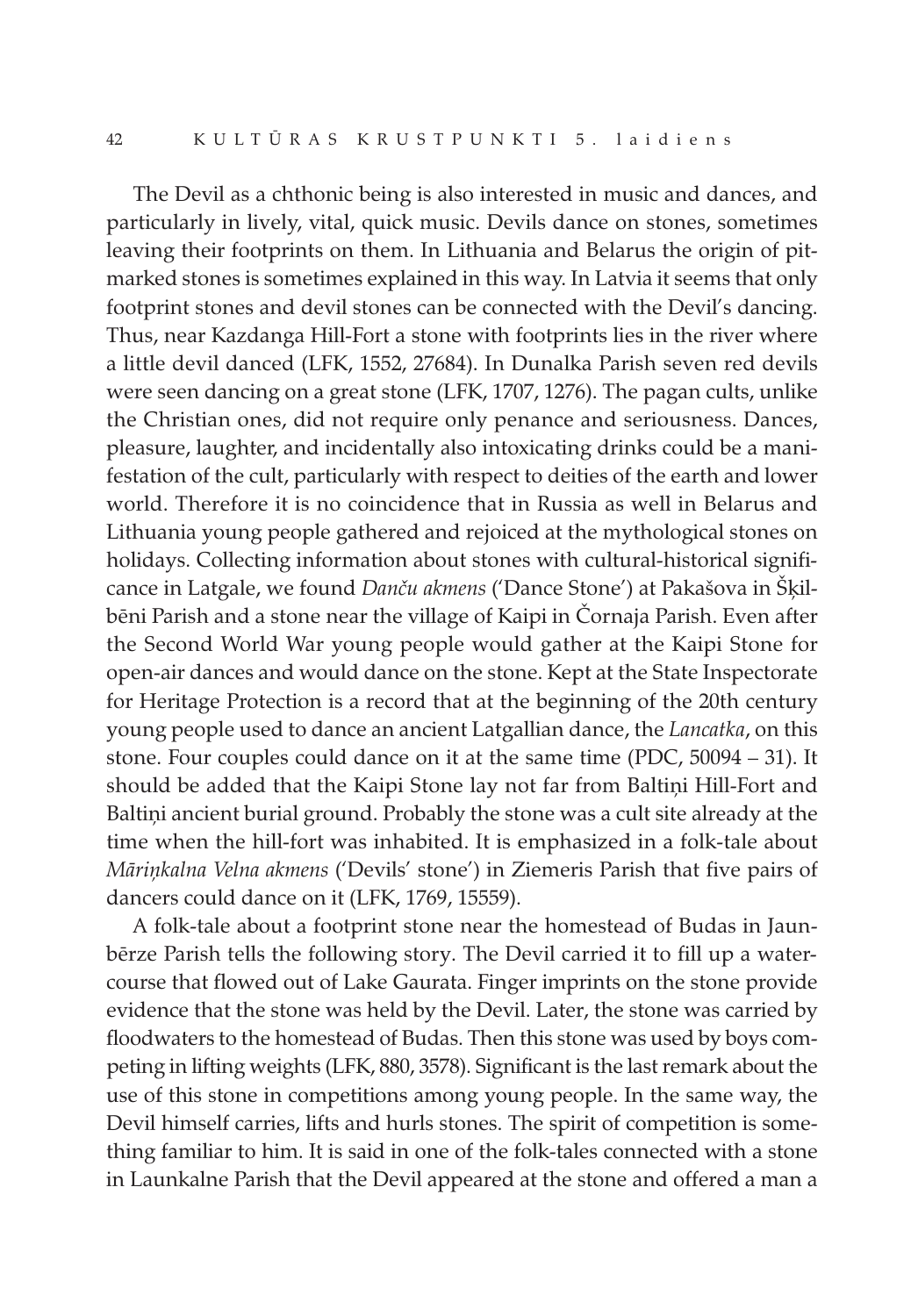#### JĀNIS CEPĪTIS, LILIJA JAKUBENOKA. THE CONNECTION OF MYTHOLOGICAL STONES 43 TO DEITIES OF THE EARTH AND LOWER WORLD

wrestling and running contest (LFK, 1640, 655). It is possible that the young people competing in lifting weights were in some way imitating the Devil, and that the origins of this entertainment as well as other youth games and entertainment may be sought in the rituals connected with myths. That the remark about the Budas stone is not fortuitous is indicated by a record that young people did likewise on a stone in Belarus, as well as in Russia (Виноградов, Громов, 2006, 238). Competition and the spirit of competition also feature in the next folk-tale, where a devil joins people in a game – beating discs. In Skrunda Parish on Sundays a stranger, a swift-handed beater, joined boys who were beating discs. Some people noticed that he had no nostrils. When a wizard struck him with a stick of rowan, the stranger turned to stone (LFK, 22, 2861).

The Devil himself combs his hair or beard on stones that often lie in water; witches and unnamed mythical beings likewise comb their hair on stones. Their long hair symbolizes their vitality and their connection with fertility cults. In previous publications we have already focused attention on hair and stones connected with chthonic beings (Jakubenoka, 2006). Here are some examples that do not appear in the previous publications. The popular Meļķitāri Stone in Aizkraukle Parish, with trough-shaped hollows, is the subject of a folk-tale about a witch who sat on the stone before sunset, combed her hair with a gold comb and dipped it into the water (LFK, 1173, 967). A woman with long fair hair is seen on a stone in the River Salaca (LFK, 1748, 1974). A folk-tale about the Gāja Big Stone in Brunava Parish tells how a girl herding cows beside the stone saw an old woman with very long hair. The woman asked the girl to plait her hair. The girl did not plait her hair and the old woman disappeared, saying "I slept for a hundred years, I shall sleep for a hundred years more" (LFK, 942, 405).

In Rauna Parish there was a big stone called Velna akmens ('Devil's Stone'). By the stone, the Devil watched a shepherd girl comb her hair, then found an old rake and combed his own (LFK, 711, 66). In the River Iecava opposite the church there is a stone on which the Devil sat and mended his trousers with a sleigh shaft. On another occasion he combed his hair with a harrow. A second devil crawled from the river and called to him to let him comb himself as well (LFK, 929, 26). The devil sat on a stone in the River Svēte and combed his hair with a golden brush (LFK, 17, 23016).

The limits of this article do not allow us to touch on all of the folk-tale motifs connected with the interaction of the Devil with stones. Significantly, in Latvia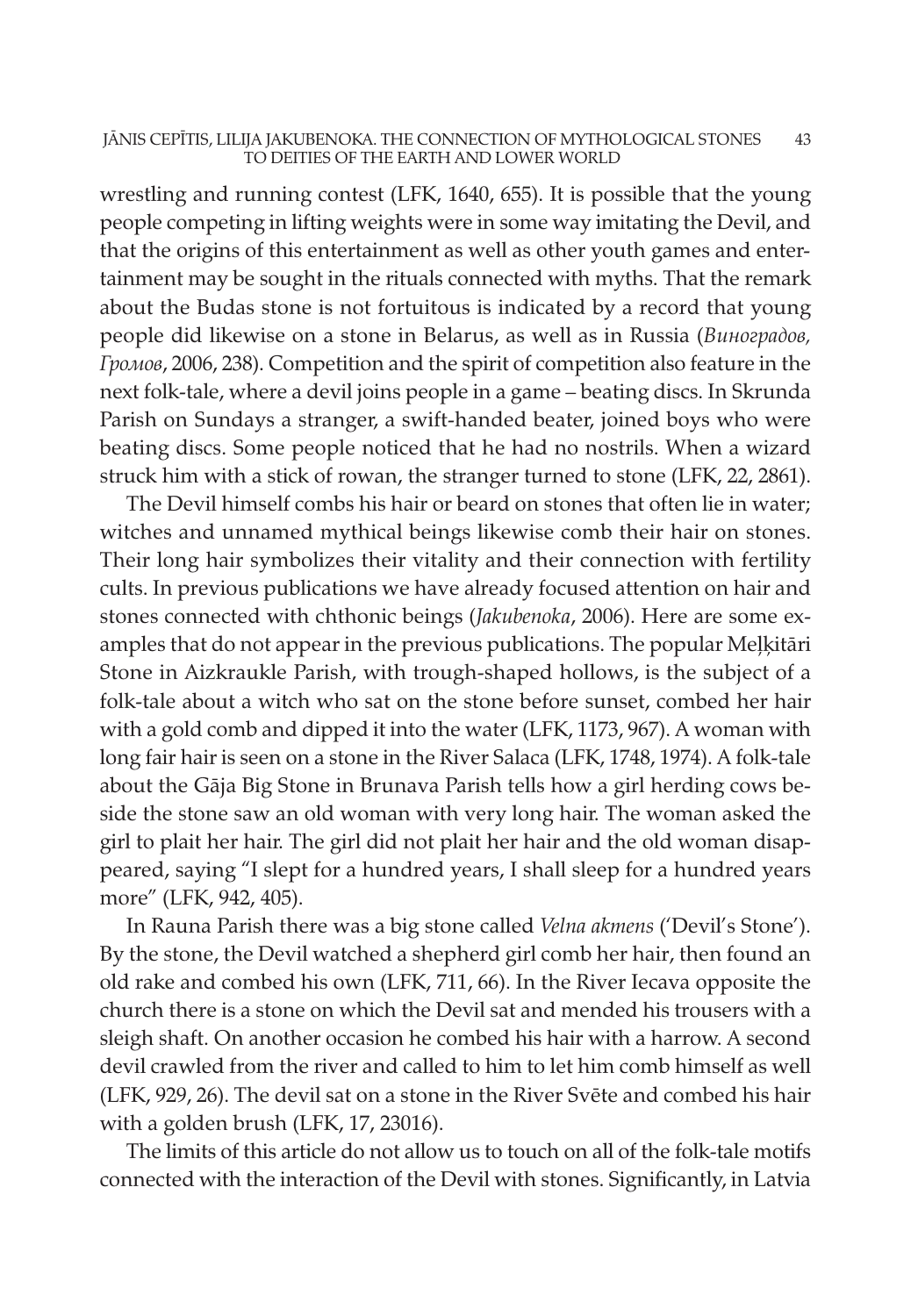and likewise in Belarus and Lithuania we encounter a folk-tale plot involving stones that sew themselves, as well as stones on which the Devil sews or makes footwear (Jakubenoka, 2001).

While many themes of the folk-tales connected with devil stones re-occur very frequently, there are also themes connected only with some stones, or even with just one stone in the mythical landscape of Latvia. The fact that such motifs are also encountered in folk-tales involving other natural features or in connection with other stones in the neighbouring countries provides evidence that the motifs are not fortuitous or invented by the tellers, but rooted in the mythical world vision and its logic. Let us consider examples of some unique motifs.

Popular in Latvia and neighbouring countries is the story called the 'Torture of flax'. Flax tells the Devil about all torture which it receives at the hand of Man, then a cock begins to crow and the Devil cannot achieve the aim he had in mind. Quite unique, in our view, is a folk-tale where this motif relates to a stone. The sizable stone was in Akmenpurvs ('Stone Bog'); the Devil took it and brought it to the River Aiviekste in order to encumber raftsmen. He met flax, and while flax was telling him about the torture a cock began to crow. The Devil threw down the stone and ran away (LFK, 2020, 558).

So far only one folk-tale is known to us in Latvia in which the origin of drīveldriķis ('Devil's excrement') is connected with a stone. Near Vecsalaca Estate, the Devil left his excrement on a stone so that people would not seek his money under the stone. Apothecaries started to make use of it (LFK, 1735, 1029). There is a similar folk-tale from Žemaitija about a stone and the Devil being persecuted by Thunder, also involving drīveldriķis, and in this case, too, apothecaries use it for healing (Vaitkevičius, 1998, 431).

On Līksna Estate there were devils living in the cellars. The estate servant Marcins made a bet with the devils as to who would be able to throw a stone further. Marcins won by pushing it into the river with one hand. The stone in the river is accordingly called 'Marcins' (LFK, 1308, 28). Several stones with this or a similar name are known in Lithuania. Likewise there is an analogy in terms of the motif (a competition in stone-throwing) and the name (Marks) of a character in a folk-tale from Belarus. Two young boys – Stepan and Mark – competed for the hand of their love. The girl made Mark, whom she did not love, throw a bigger stone than her beloved Stepan; nevertheless, Mark threw his stone further (Дучиц, Винокуров, Карабанов, 2006, 20).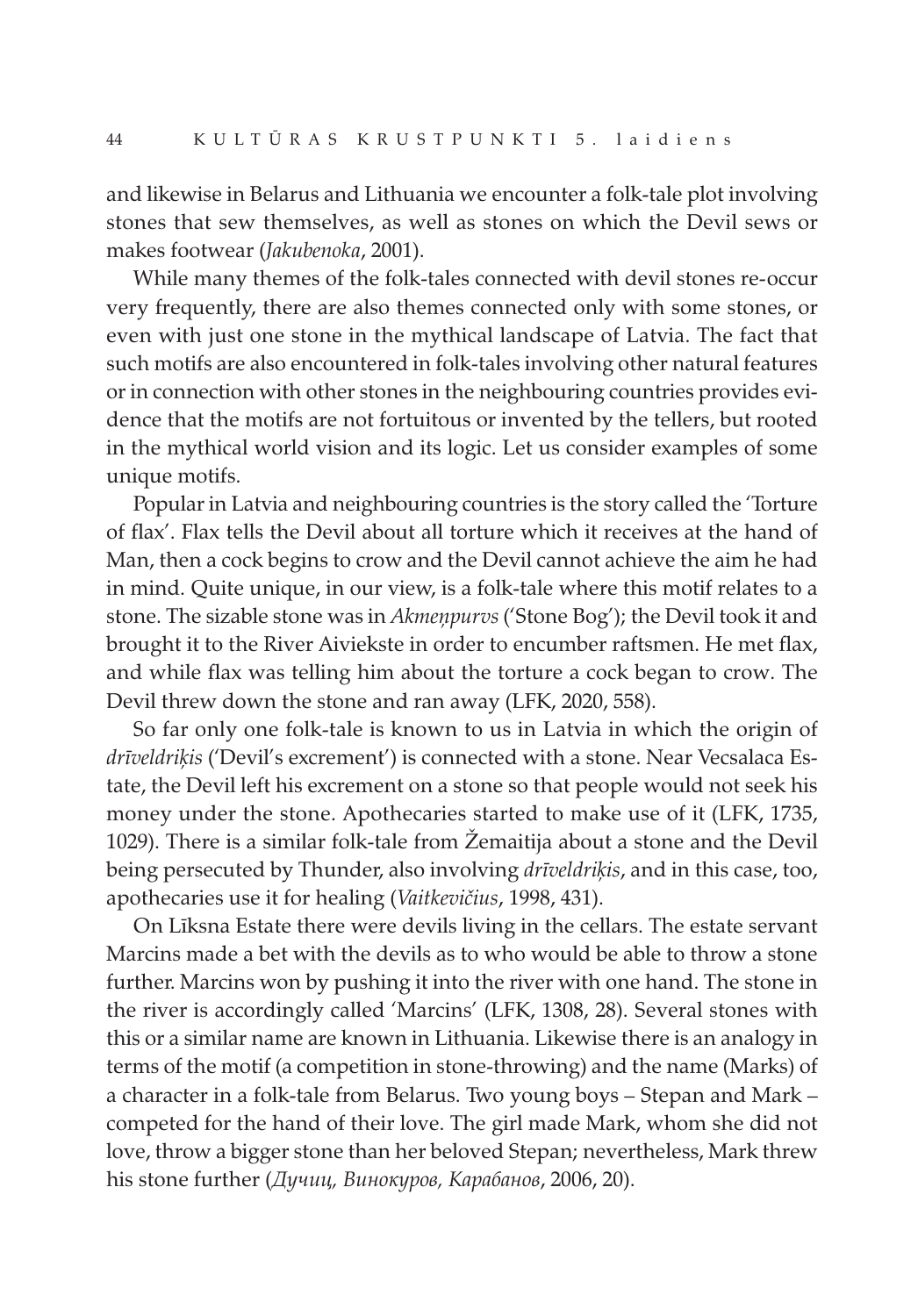#### JĀNIS CEPĪTIS, LILIJA JAKUBENOKA. THE CONNECTION OF MYTHOLOGICAL STONES 45 TO DEITIES OF THE EARTH AND LOWER WORLD

In the village of Dorupe (Otaņķi Parish) there was a Devil's Stone. A young man came up to men who were watching over their horses near the stone. When they offered him tobacco he exclaimed: "I have no nostrils" and disappeared into the stone along with his horse (LFK, 1711, 5677). The lack of nostrils emphasizes the connection of a chthonic being to the realm of the dead.

There is a peculiar folk-tale about a certain stone in Sarkaņi Parish. It tells of a farmer who took a stone lying at the boundary with his neighbour's land and carried it far into the neighbour's land to extend his holding. After he died, his soul could get no further than this stone, until the neighbour's son redeemed it (LFK, 893, 450). This folk-tale has parallels with a plot from Norwegian folklore: farmers who move boundary-marks must carry them back each night after death (В стране троллей, 2008, 177).

#### Change-stones

Folk-tales which tell of how a mythical being, people, animals or even inanimate objects are turned into stones, called 'change-stones', occur in a wide region of Eastern Europe. Looking carefully at the collections of the LFK, we may conclude that in Latvia, too, they were widespread. Unfortunately, however, most of them have been destroyed or are not identifiable in the landscape any more.

Let us consider some folk-tales relating to petrified people, animals, mythical beings and inanimate objects. A folk-tale tells of the Svetmeitu akmens ('Holy Maids' Stone') in Mērsrags Parish that resembles a female figure, because God turned to stone a wicked woman who asked God to harm her neighbour (LKF, 924, 1). There was a stone at the boundary of the homestead of Ratnieki in Strazde Parish that resembles a crooked figure of a man. A gentleman (presumably a Devil in the guise of a man) molested a girl who was picking berries in the wood. She ran away, but the gentleman pursued and kicked her in anger, and the girl turned to stone, the place where she was kicked still being visible (LKF, 194, 736). A large stone lies in the River Svēte. It may be a girl turned to stone after she had been left by a bridegroom and had jumped into the river in sorrow (LKF, 17, 25755). A story about Jostas akmens ('Belt Stone') has been recorded in the town of Talsi. An old woman used to wash dishes and place them at the gate of the castle. Once she took one cup home. As a punishment she was tied to the stone with a belt. This is how the stone appeared (LFK, 1472, 3099).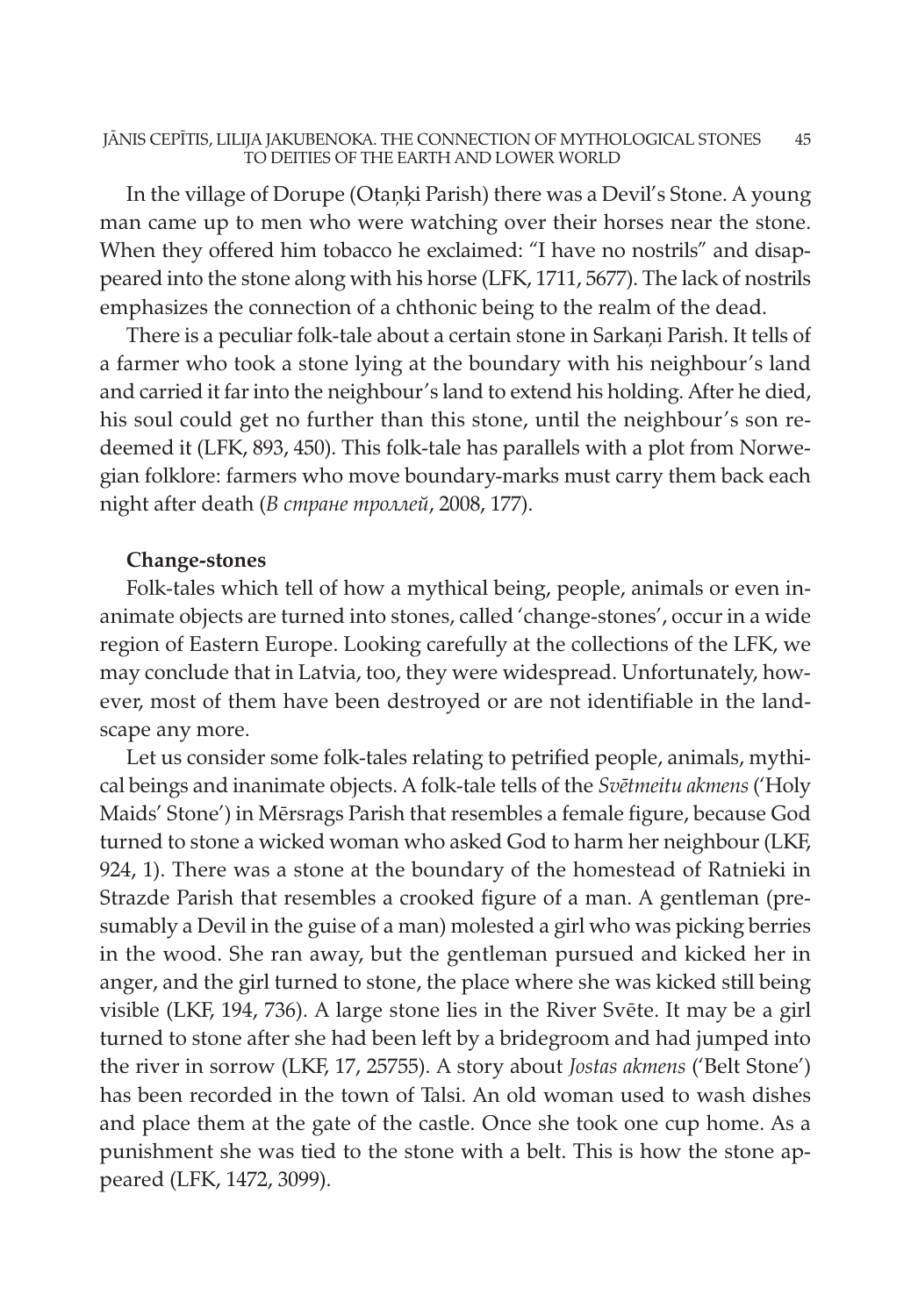A boy who guessed the name of the village of Dundaga was turned into a stone that for a long time was kept on the hill-fort *Puiša kalns* ('Boy's Hill') (LFK, 409, 206). Recorded in Mazirbe near Dundaga is a story about Kartavu kalns ('Gallows Hill'), where dwarfs used to hold their meetings, and turned to stone a chieftain who had stolen up to hear their talk (LFK, 955, 116). There is a stone having the appearance of a man in Strazde Parish. A swineherd went underground through an old well and had a meal. On the third day he emerged and was turned to stone (LFK, 981, 3). The Devil deals with a nobleman who crosses the bridge over the River Tērvete and invokes the Devil. The Devil pulls down the nobleman and turns him to stone in the river now called *Muižkungs* (LFK, 1667, 2389). There was a stone on Dignāja Hill-Fort. On the night of the summer solstice, when maids and boys taunted the stone with *Līgo* songs, the heart of the stone shivered and it rolled down to the foot of the hill (LFK, 17, 21589).

A child was born to the sorceress Ģertrūde, and she took it to the boundary of Ance and Pope Parishes and laid it down there. The child started to cry and turned to stone (LFK, 1722, 3428). A landowner ordered an overseer to beat an old man, and because of this his castle sank down into Puļķi Hill in Kalncempji Parish, the landowner turned into a piece of rotten wood, and the overseer turned to stone (LFK, 1552, 7734). There was a holy grove at the mouth of the Bērze stream, which enters the Daugava in Ķekava Parish, inhabited by two priestesses. A war with the Lithuanians broke out and, pursued by the enemy, the priestesses asked for help from Thunder: he turned one priestess into a stone with the appearance of a woman, and the other priestess into a wellspring (LFK, 1400, 15645; 17, 23277).

At the boundary of the estates of Dundaga and Pope there were two stones, one of them upright, the other horizontal. The landowners fought and were turned to stone (LFK, 1493, 6476). A husband and wife were returning from the town of Talsi. In the grove by the homestead of Kulkampji they heard somebody moaning. The husband went to look, and when he came back neither his wife nor the horse were there: he saw only a big stone by the wayside (LFK, 1894, 1095). A certain woman used to tidy rooms in the sunken castle of Tukums Hill-Fort. She was ordered to tell nobody about it, but she told her husband. Both immediately turned to stone (LFK, 1108, 938). There is a tale about the origin of two big stones by the homestead of Viļumi in Gārsene Parish: an old man and his wife were turned to stone, because they ate apples from a bewitched apple-tree (LFK, 1895, 1774).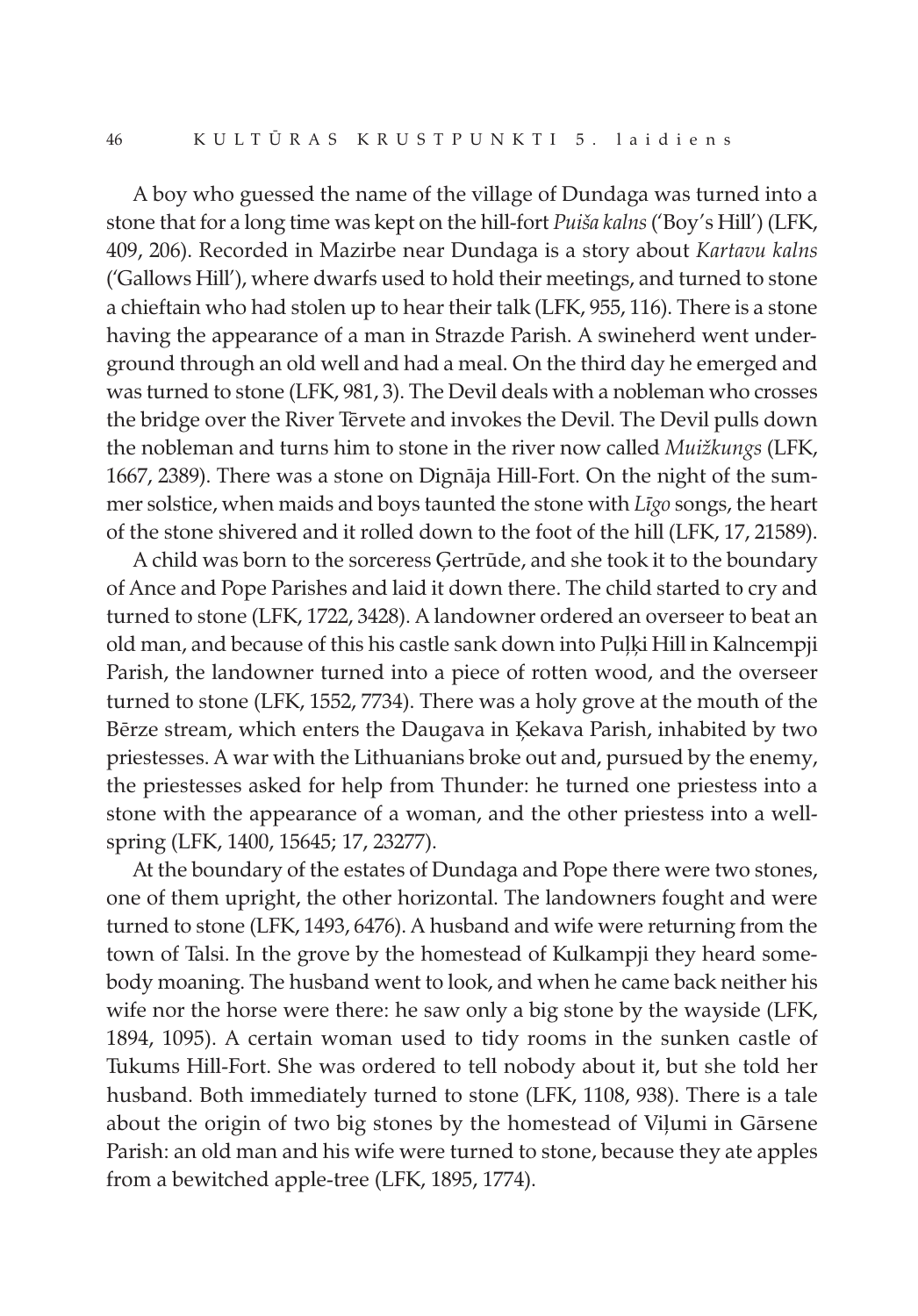#### JĀNIS CEPĪTIS, LILIJA JAKUBENOKA. THE CONNECTION OF MYTHOLOGICAL STONES 47 TO DEITIES OF THE EARTH AND LOWER WORLD

Lake Durbe travelled to its new location. A white horseman rode in advance of the lake and called people to move aside, but the people were raking hay and did not run away. The lake fell down and the people were turned to stone (LFK, 94, 3976). In ancient times a bewitched town sank into Brukna moorland. If the name of this town is guessed on Easter night, then the town will rise up and the people turned to stone will come to life (LFK, 456, 9).

Jurkāni Stone was in Taurene Parish. A toad went to the homestead of Jurkāni to offer his hand to a girl, but she refused the toad, and this stone appeared on the site where they had stood (LFK, 1600, 27730). In Akmeņpurvs ('Stone Swamp') in Ance Parish the Devil asked a cowherd to give him cows, but he refused. The Devil turned the cows and cowherd to stone. The stone that had been a cowherd grew bigger every year (LFK, 1493, 644). Lake Babīte obtained its name from the herder Babīte. A cloud turned into a lake and fell on the site where Babīte was herding cows. A big stone on the shore of this lake is Babīte; the little ones are cows (LFK, 1965, 1482).

In folk-tales about ploughmen the stratum of Christian mythology is evident, whereas the plots of folk-tales about carts are more connected with the ancient mythical stratum. There is an exception – the Devil turning carts to stone. This exception is Lazdiņi Carriage Stone in Mazozoli Parish. In two versions of the folk-tale the Devil in the form of a beggar asked the governor to take him in his carriage, but the governor would not take him. The Devil turned the governor together with the carriage and horses to stone (LFK, 1730, 82318; 1400, 1896). In the third version of this folk-tale it is said that the carriage stone looks like a real carriage on which a coachman sits. A governor was punished by God, who taking on the guise of an old man, asked to be taken along in the carriage, but was refused (LFK, 929, 24371). In the remaining versions of the folk-tale not the man's carriage, but the Devil's carriage was turned to stone. The main reason for this was delay after midnight and the cock's crowing. Near homestead of Dīriķi in Birzgale Parish a stone nowadays submerged was called Velna pajūgs ('Devil's Cart') (Urtāns, 2007, 26). In the north of Vidzeme is Ramatas Velna kariete ('Devil's Carriage'), and nearby is another stone called the 'limber'. A common folk-tale relating to both stones tells about the Devil's unsuccessful journey across the bog (PDC, 578671). A Devil's carriage also lay in Buži Pond in Jaunlutriņi Parish (LFK, 7180, 2131). The Devil was at the inn carousing with drunkards, and tarried until the cock crowed. Then, in a hurry, he went straight through the forest and Buži Pond, where he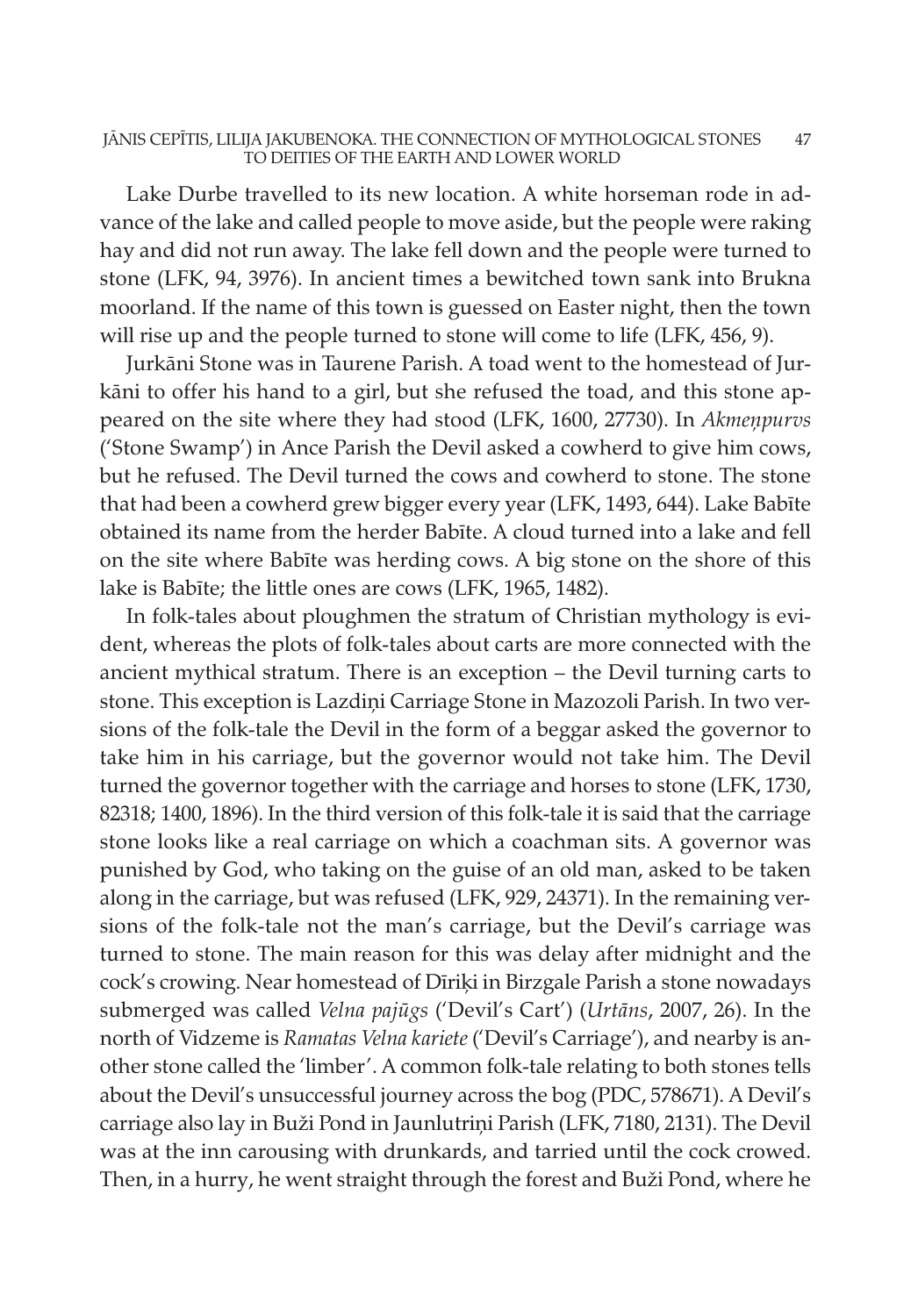sank. The Devil, his coachman and both horses disappeared; the carriage in the pond turned to stone (LFK, 877, 276). In Kroņmuiža Bog in Ārlava near the town of Valdemārpils was a stone that looked like a carriage. The Devil was going about his affairs in the carriage, then for some unknown reason he disappeared, and the carriage turned to stone (LFK, 88, 11–12).

On the shore of Lake Āraiši lay a large stone. Once a man was walking by the lake and a big black swan attacked him and started to strangle him. When the man called for God's help he turned to stone (LFK, 1700, 2154). A similar folk-tale has also been recorded about Ukri Velna akmens ('Devil' Stone') in Zemgale (LFK, 553, 990) and a certain stone near a lake in Gārsene Parish (LFK, 17, 25589). In Birzgale Parish, at a place called Velna lauks ('Devil's Field'), a white sheep appeared. A man wanted to take this sheep home. While he was carrying the sheep, it became heavier and heavier, and when he threw it down, it turned into a white stone (LFK, 1177, 21537). There are several recorded folk-tales about a cow of Māra or Laima that went from Vidzeme to Latgale along the River Piestiņa, but was turned by a witch into a big stone by the bank of the river. There is a imprint of a cow's hoof on the stone, not far from which there are three smaller stones, called the Raganas laipas ('Witch's Footbridges') (LFK, 744, 42; 744, 88–89; 861, 605). The next folk-tale tells of an ordinary horse that turned to stone. The stone horse is connected with a mythical event – the emergence of a lake. Lake Remte arose when a water spout fell on the homestead of Lāči. The horse, which was grazing in the meadows not far away, was thrown onto the shore and turned to stone (LFK, 1594, 1060). It must be emphasized that stones connected with folktales about horses are usually situated in water or in the immediate proximity of water.

The Devil once became bored of life. He jumped into the River Salaca to drown himself. The soul of the drowned Devil turned into a stone now called Velna akmens ('Devil's Stone') (LFK, 1086, 6). It is told about the famous Ģevrāni Velnapēdas akmens ('Devil's Footprint Stone') in Rubene Parish that the Devil, together with a wicked foreign robber, crossed the river to escape from a thunderstorm, but a strong bolt of lightning turned them both into a big stone (LFK, 1800, 1633). Recorded in the area near the rock Staburags is a folk-tale about Jodakmens ('Devil's Stone') in the River Daugava. The Devil, pursued by Thunder, turned into a stone in the river (LFK, 1955, 14834). On the hill near the homestead of Spulgas in Jaunpiebalga Parish the harvest was bad, because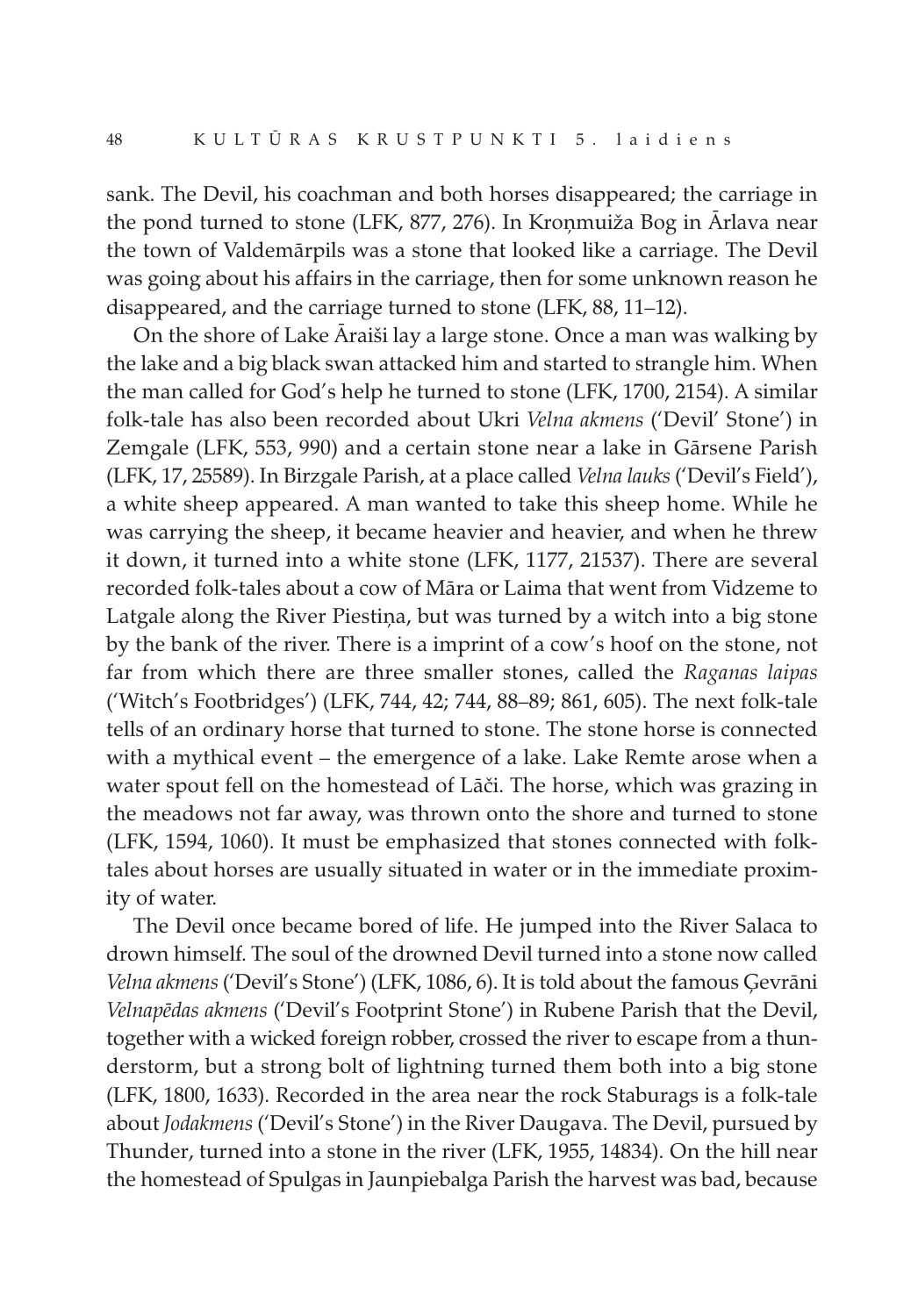#### JĀNIS CEPĪTIS, LILIJA JAKUBENOKA. THE CONNECTION OF MYTHOLOGICAL STONES 49 TO DEITIES OF THE EARTH AND LOWER WORLD

the Devil was smoking, and it burned. God sent a thunderstorm at night and in the morning the people found a big stone on this hill, which sometimes shines at night (LFK, 828, 17002). Skrodera akmens ('Tailor's Stone') in the River Aiviekste should also be included among change-stones. A tailor walking at night from Saikava Estate saw a black man in the river and heard splashing. In the morning a big stone was seen in the river (LFK, 1400, 32943). The popular Badakmens ('Hunger Stone') in Jumurda Parish is essentially a change-stone. In the past the stone itself moved and spoke. It looks like a huge man without a head, which soldiers cut off and which now lies beside it. A red line on the side of the stone is blood from the time when the head was cut off (LFK, 17, 19550–19550a; 910, 2760). Velna nags ('Devil's Fingernail') in Zalve Parish appeared when the Devil ran away from God in the guise of an old man (LFK, 861, 70). A story about the Devil's cap has been recorded in Vecpiebalga Parish. The Devil suffered from a head cold, so he put on a stone as a cap and went out, and then he met Jesus Christ and threw the cap. The stone cap lay near the homestead of Mūrnieki (LFK, 1400, 10611). A story connects the origin of the big stone near the homestead of Kuiļi in Lestene Parish with the Devil stealing peas. The peasant pursued the Devil, the peas spilled from one sack and turned into little stones, while the Devil's second pea sack turned into a big stone (LFK, 1400, 11539). The Devil brought a pot of cream stolen on Lonaste Estate to Ance Parish, but he slipped and the cream that poured out became a crumbly stone (LFK, 1722, 3428).

Folk-tales connected with money also indicate a connection with the chthonic world. A Devil's Stone near Asīte in Priekule Parish looks like a box with the lid open. The Devil was fleeing from Thunder, and his money box turned to stone (LFK, 1722, 3428). There is a Money Stone on the way to Jaunjelgava in a pine forest in Sērene Parish. According to a folk-tale, travellers saw a white figure by a fire in the pine forest not far from the road. They asked it for a light for a cigarette, and the figure gave them a coal. When they looked they saw money instead of coal. They went there again, but the white image had disappeared along with the fire. Instead, there was a big stone covered with moss (LFK, 361, 72). The money of the bad-tempered overseer of Mātra Estate turned to stone. The Devil carried it and threw it into the Dižakmens ('Great Stone') Meadow in Ēdole Parish (LFK, 1010, 3339). In another version of these folk-tales the stones in Dižakmens Meadow originate from jewels that the Devil had stolen from God (LFK, 1010, 2080).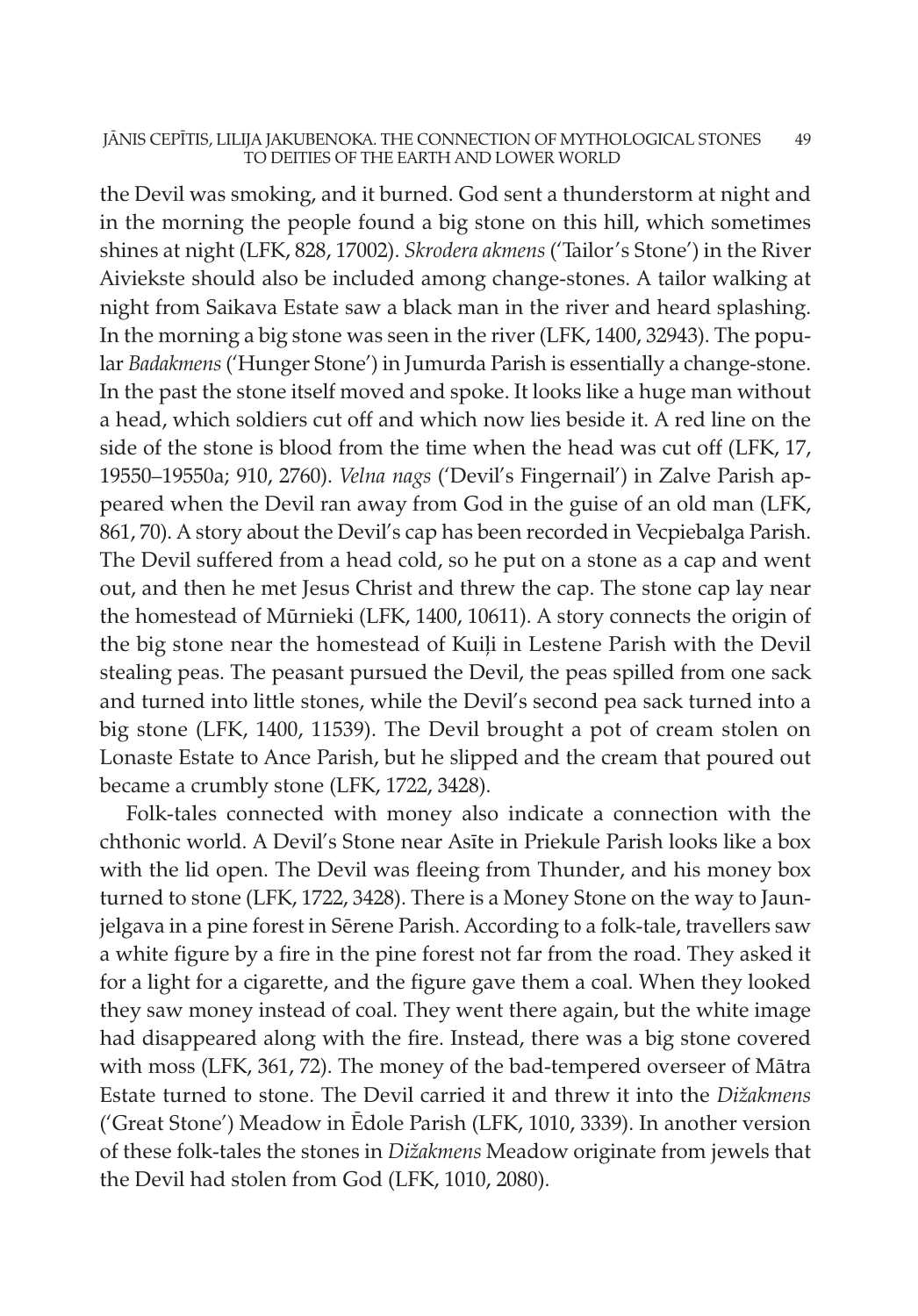There is a folk-tale recorded in Baltinava Parish about a man lying in the bathhouse who saw a huge soldier of the Russian army coming in, and picked him up with a fork. The soldier turned into horse dung that had been thrown onto coals in the stove. In the morning there was a big stone on the site of the bathhouse (LFK, 1400, 681). There was an Apiņkalts Inn on the shore of Lake Lubāna. Here, devils and witches would dance in the attic at night. Once they burned down the inn, and today there is a big stone on the site (LFK, 878, 29).

From Latgale there is also a folk-tale about the Preijs' Stone. Farmer Preijs' barn burned down. A big black stone appeared in place of this barn. The Devil lives under the stone and burns candles at night (LFK, 1237, 5). Interestingly, when gathering information recently about stones in Stabulnieki Parish in Latgale, we encountered such names for the stone as Lielais akmens ('Big Stone') or Velna kantoris ('Devil's Office'). Presumably the name 'office' is rather new, but what folk-tales connected with the stone in the past could have given rise to such a name?

In most cases the cause of transformation is interaction with mythical time and space, and with its residents: the appearance of a lake, visiting a sunken castle and exposing its secrets, or appropriating an object. In one case a dish is tasted. It may be an encounter with Devil or the invocation of his name, or sometimes the casting of a spell.

In the folk-tales it is sometimes emphasized that a stone resembles a figure of a man or part of a man's body or features of clothing. Even the Holy Maiden's stone, where no resemblance with a woman's figure can actually be distinguished, is said to resemble the figure of a woman.

The name of a change-stone may derive from the folk-tale about it. In some cases human features appear on the stone – blood appears, a heart beats or the stone grows. At least theoretically the process of change is irreversible. If somebody could guess the name of the town, people turned to stones would come to life, or if a maid were to kiss the stone at the summer solstice then a young man would come to life.

In several folk-tales, there is a striking link between the stone and a hillfort or holy place. There was a stone on Dignāja Hill-Fort with a heart that began to beat faster at the summer solstice. A woman who had been washing the dishes and tidying rooms in the castle turned to stone. A boy guessed the name of a castle, Dundaga, and so raised up the sunken castle, but was himself turned to stone. Later his image was placed on Boys' Hill, a possible cult place.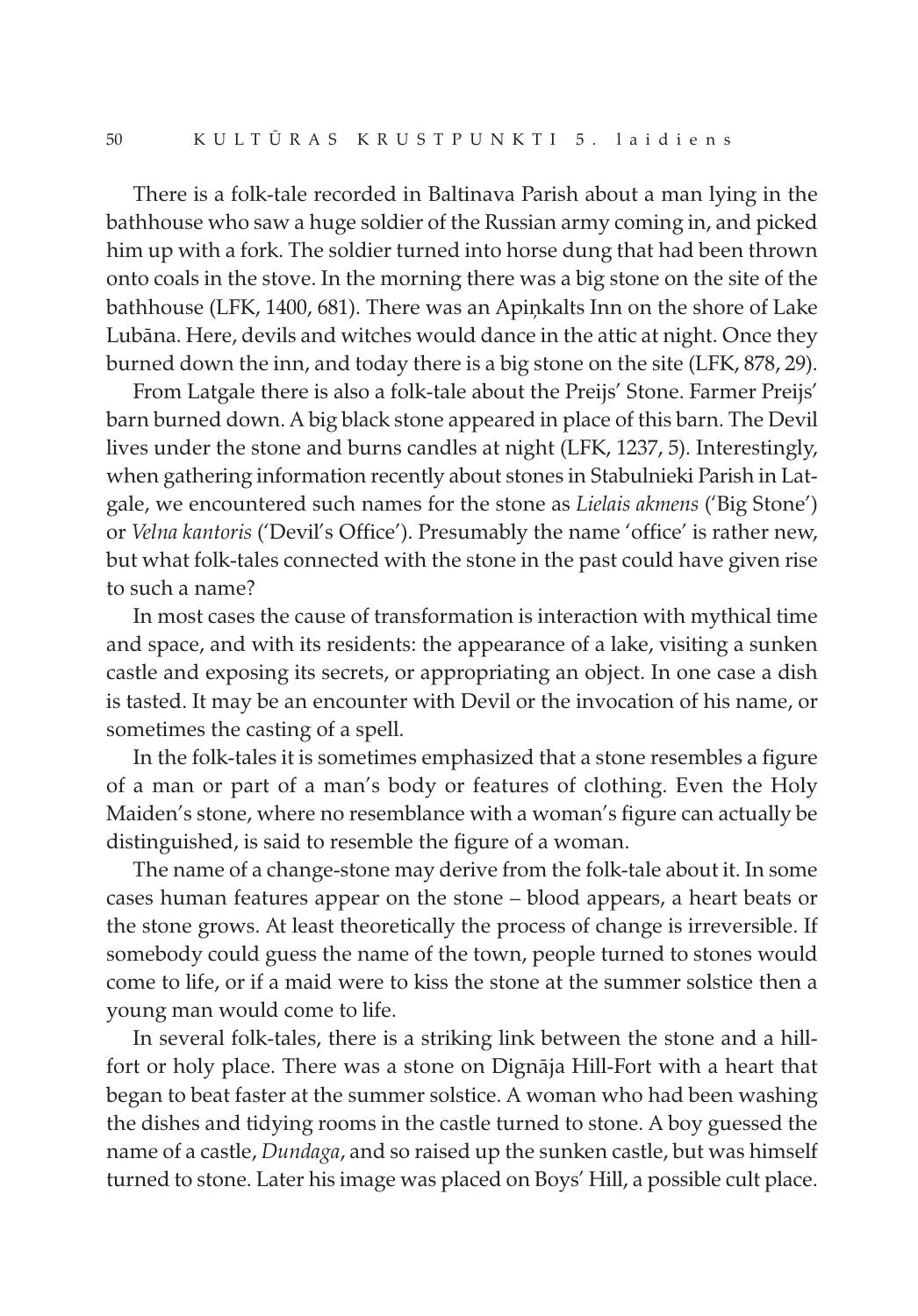#### JĀNIS CEPĪTIS, LILIJA JAKUBENOKA. THE CONNECTION OF MYTHOLOGICAL STONES 51 TO DEITIES OF THE EARTH AND LOWER WORLD

Dwarfs bewitched a chieftain, turning him to stone on Kartavas ('Gallows') Hill, also a possible holy place. Priestesses lived in a holy grove by the River Daugava. Unfortunately, most of the change-stones cannot be identified on the ground, so it is not possible to determine the precise relationship of the change-stone to the holy place. In two cases the stones had served as boundary markers. There is an observable connection between these stones and waters (rivers, lakes) or wet places (bogs).

Judging by the content of the folk-tales, most of the stones are rough and lie on the site where the glacier deposited them. Concerning a few stones, particularly those occurring as pairs, it is emphasized that one stone is standing, while the other is recumbent, and it could be suggested that these were specially erected by people. Most cases of people being turned to stone are encountered in Kurzeme and Zemgale; the authors are not aware of such stones in Latgale. This can be explained by the less intensive collection of folklore in Latgale than in the rest of Latvia, but also indicates some differences in the plots of the folk-tales connected with mythological stones between the West Balts and East Balts. A connection with water is more typical in stories of petrified animals than in stories about petrified people. Most of these are close to a river or lake, or even in a river or lake. Also, most of the stone carts and carriages are connected with water: a river, bog or pond.

Many of the folk-tales involve domestic animals: a cow, horse or sheep. The connection of stones in folk-tales with the Devil, domestic animals or water could indicate that the origin of the vision of the world on the basis of which the particular folk-tales developed may be sought in the Indo-European community at the time when a food-producing society with cattle breeding as the dominant branch of the economy developed, and when there were chthonic deities that were responsible for cattle-breeding and were connected with water and stone.

In most cases the Devil turns to stone as a result of a conflict with the celestial deity God or Thunder. In essence, this is a survival from Indo-European myth about a fight between Thunder and its chthonic enemy. One of the causes of the conflict are waters in the hands of the chthonic deities, which the celestial deities struggle to release for people. In the folk-tales this plot does not appear directly, although the proximity of water often marks the place of the conflict: Devil and robber were turned to stone by Thunder while crossing a river; Thunder struck down the Devil in the Daugava. A folk-tale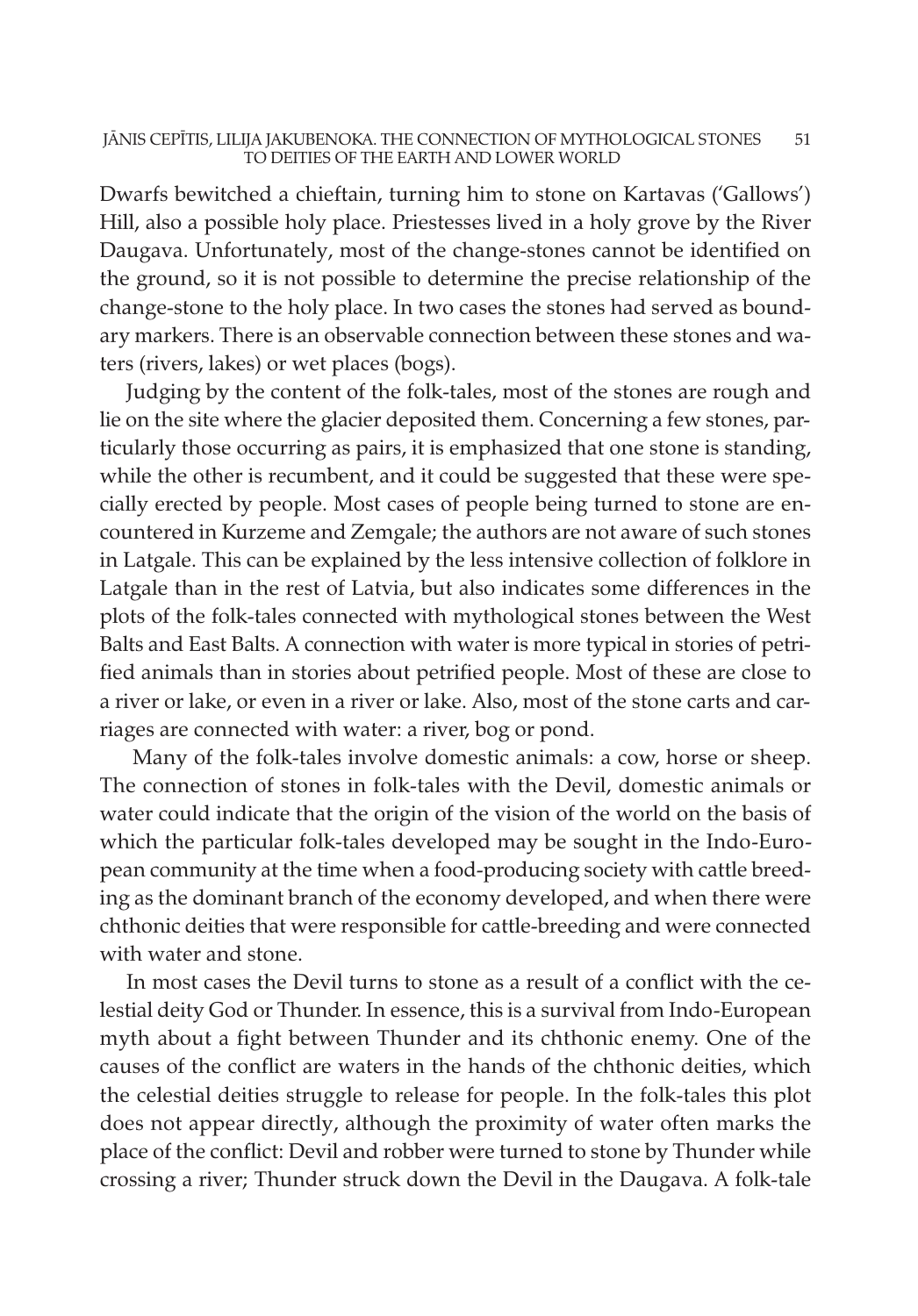tells of the Devil's Nail in Zalve: as a result of the conflict stones also appear – parts of the Devil's body. Accordingly, it can be considered that those stones about which no folk-tale plots have been found, but which have been given a name such as 'Devil's Heel' or'Devil's Horn' also had a mythological connection with the theme of a particular conflict. While the story itself has already been forgotten, the name of the stone has survived. Certainly, the possibility also exists that people gave the stone its name simply on the basis of similarity. We might consider that a striking outward similarity of a stone to a heel motivated people to call it the Devil's Heel, and that there has never been a developed folk-tale plot about it. Even so, such associations could only appearfor people who lived according to the mythical world view, in which case they should be included among change-stones, and among mythological stones in general.

Sometimes the Devil can also turn to stone after contact with a man, and in one case even with a dog. We see the influence of Christianity in stories where the Devil turns to stone when the person appeals to God. In a story where the owner of a kiln pours lead in the Devil's eyes, the man can be seen as having the role of culture hero, helping the celestial deity in its struggle with the chthonic enemy. It is recorded in one folk-tale that the Devil became bored of life and drowned himself in the River Salaca. Here a similarity is suspected with the theme occurring in the folklore of many nations where a deity or culture hero ends its life by turning into a feature of the mythical landscape, such as a stone.

In the folk-tales, petrified objects are generally connected with activities of the Devil. Significant are the folk-tale themes where the Devil is engaged in stealing. The Devil's interest in peas as well as his inclination towards stealing are generally rooted in mythical logic. The folk-tales also point to a connection with the chthonic world, in which a man's or the Devil's money turns to stone.

There are unusual folk-tale motifs, previously not highlighted in the literature, involving a big stone that appears on the site of a building where events occurred that are beyond ordinary experience. From the whole of Latgale there are only a few folk-tales about change-stones, whereas all the folk-tales on this subject come from Latgale.

On the whole it can be concluded that in Latvia the Christian stratum is considerably less prominent in the folk-tales connected with change-stones than in the neighbouring countries. At the same time, the folk-tales are very fragmentary, their plots to a certain extent even contorted and not fully developed. In some cases we can sense the influence of the trends of romanticism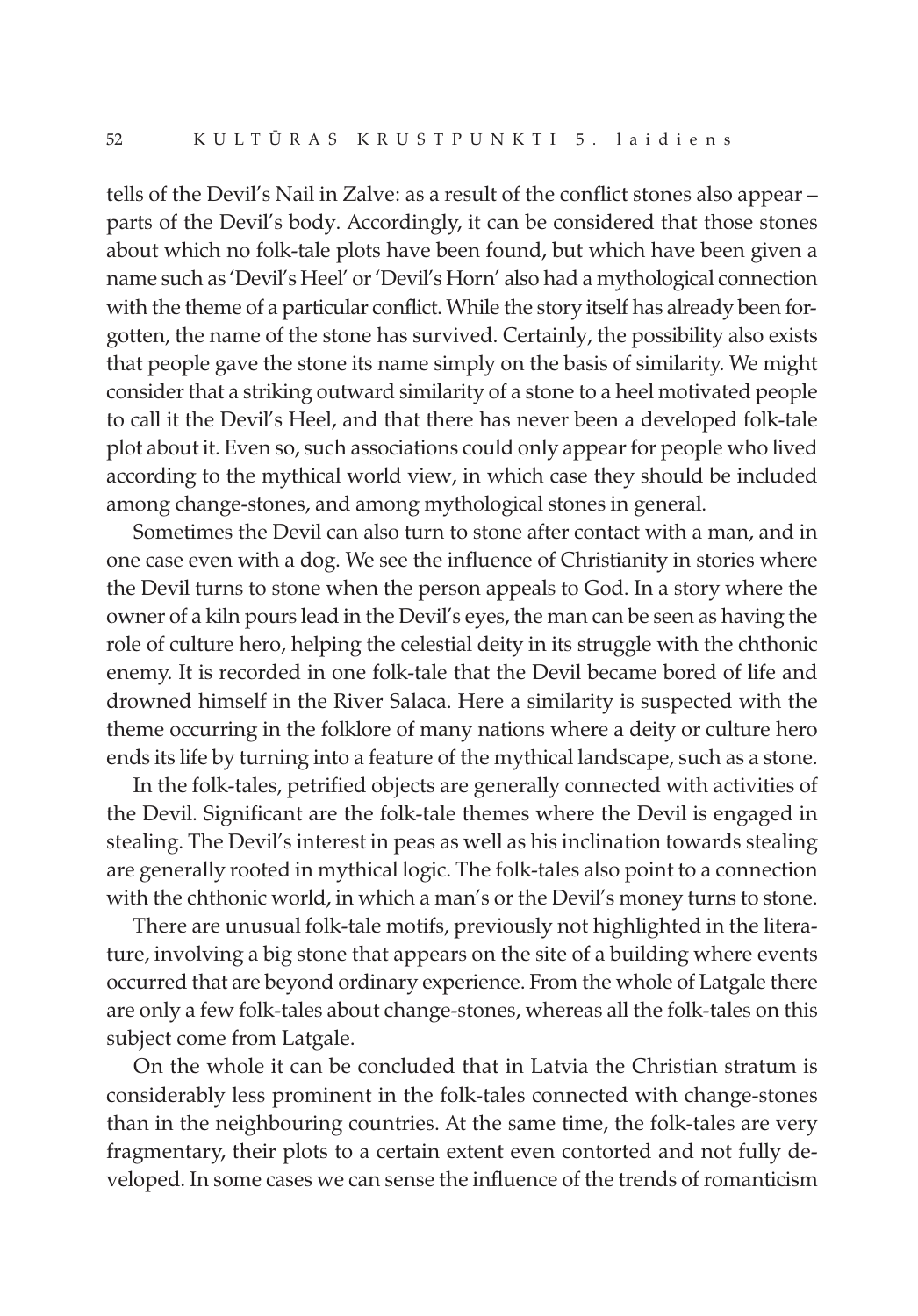#### JĀNIS CEPĪTIS, LILIJA JAKUBENOKA. THE CONNECTION OF MYTHOLOGICAL STONES 53 TO DEITIES OF THE EARTH AND LOWER WORLD

in the literature of their time on those recording the folk-tales, and there is a certain influence of Western European literature, for example, in those folktales involving dwarfs, priestesses, a chieftain and the Devil. This provides evidence that these folk-tales were written down at a time when the connection with the mythical world view had essentially disappeared from man's consciousness. At the same time, the existence of the folk-tales and the emphasized connection with features of the landscape indicate that there were change-stones in Latvia, just as in the neighbouring countries. It is only that in Latvia paganism continued longer than in neighbouring countries, promoting in particular the preservation of the mythical themes in the folk-tales. At the same time, in most of Latvia in recent centuries the dominant religion has been Lutheranism, which did not promote such an extensive development of folk religion where pagan and Christian beliefs merged as was the case with Catholicism or Orthodoxy in the neighbouring countries, where the folk-tales, albeit interpreted in the frame of Christian morality, could be kept alive in longer and more complete form.

## The killing of children and other tragic events

Some of the stones mentioned in the folk-tales seem on the surface to be memorial stones rather than mythological stones, because they relate to tragic events. Nevertheless, it must be concluded that the relationship between tragic events and stones frequently has its roots in the mythical world view, rather than in the reality of events, because tragic events relating to the death of children, beggars, and sometimes strangers or shepherds, tend to have a special relationship to the earth, lower world and the Devil. Such a stone is one of the stopping points where their souls can take refuge. In reality, a Jewish pot trader (Jule) could indeed have been killed at the stone. Belonging to the mythical realm are the folk-tales describing how a cock is heard or a light is seen at this stone (LFK, 949, 738).

Mythical in character is a folk-tale about an old man who was picking grass by the stone and heard a voice saying: "Why do you tear my long hair at sunset." In another case a sheep with lambs was seen near the stone (LFK, 1975. 377). In the former case the deceased has merged with the Devil, whereas in the latter case the soul appears as a domestic animal.

Murdered children cry at the stones, appeal to be christened, or keep watch over the Devil's money. Near such stones it is possible to meet an evil spirit or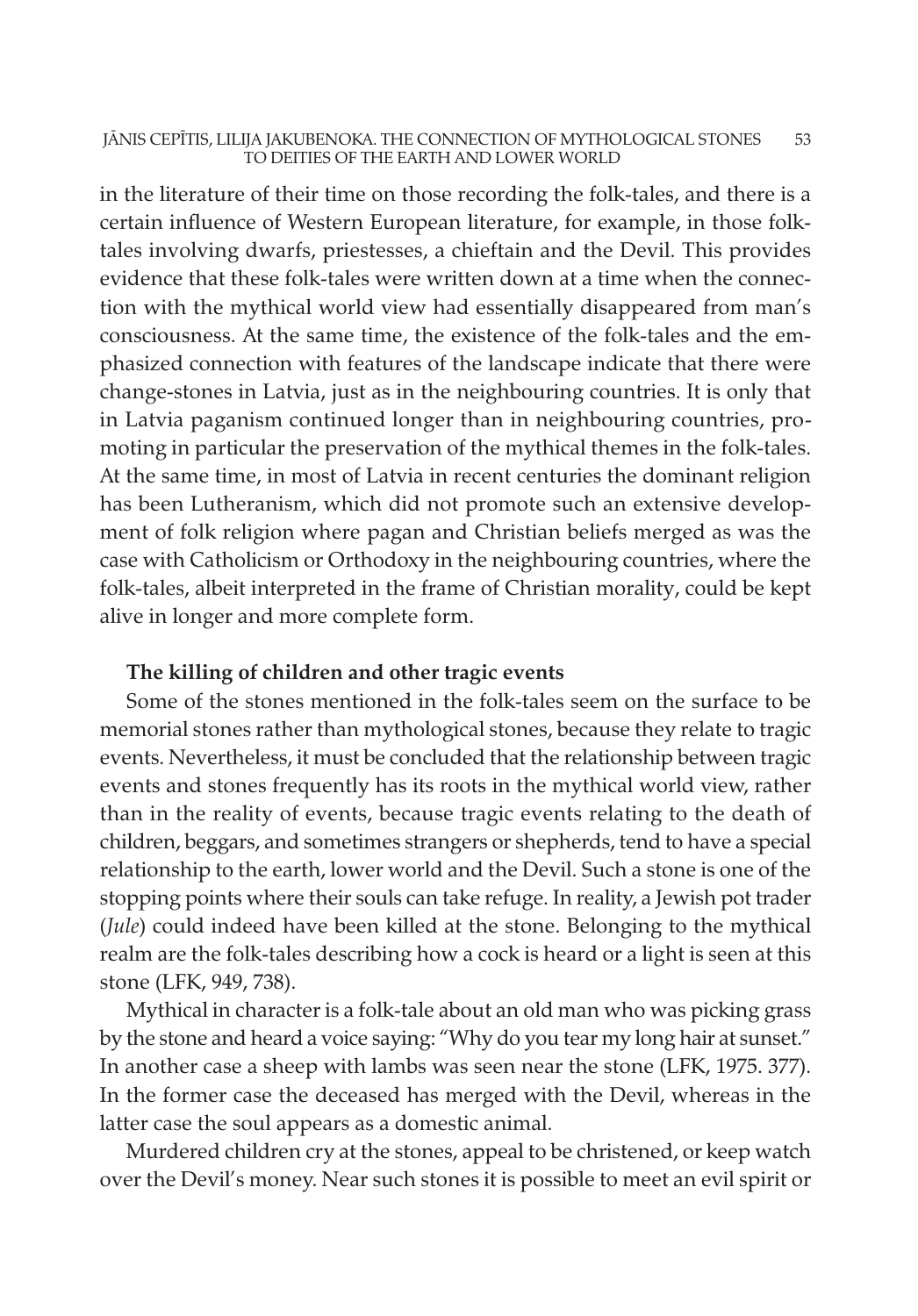ghost. One folk-tale involving a murdered child relates to a footprint stone in Kocēni Parish. A girl killed a child at this stone, the father found out, carved the child's foot in this stone and drowned himself (LFK, 23, 5435).

### Conclusions

Mythological stones served as points of reference for arranging the relationship of ancient Man both with nature and with the sacred world. They were integral elements of the Latvian mythical landscape. It is a pity that nowadays most of the stones mentioned in the article are not to be found in the Latvian cultural landscape. They have been destroyed or cannot be identified on the ground. Nowadays, the stones mentioned in folk-tales that are still preserved in the cultural landscape should be regarded not only as a subject of investigation by archaeologists and researchers of mythology, but also as an essential element of the Latvian cultural landscape. As with folk songs, the stones retain not only a value for scientific research, but also a spiritual value, because they provide an insight into the world view of our ancestors. Being attached to a particular geographic environment, stones bear witness to the inseparability of notions of Man, earth and myth in ancient times.

#### Summary

The earth and the mythical beings of lower spheres connected with it relate to stones in the Latvian mythical landscape. These stones are connected with basic Indo-European myth, involving conflict between the celestial and chthonic deities, or with a syncretic interpretation of the myth, where pagan and Christian strata have mixed.

The folk-tale motifs connected with all of these are varied. Some motifs, for example, about the Devil making men sleep on the stones, are emphasized for the first time in this study. The connection between stones and the cult of dead is also identified. A stone is considered a boundary between this world and the next, and as one of the points of reference in the natural world where the souls of those who had died an untimely death found shelter. In the mythical landscape it is possible to observe the connection between a stone and other natural objects, particularly mythical waters, as well as features of Man's cultural space, such as hill-forts and burial sites.